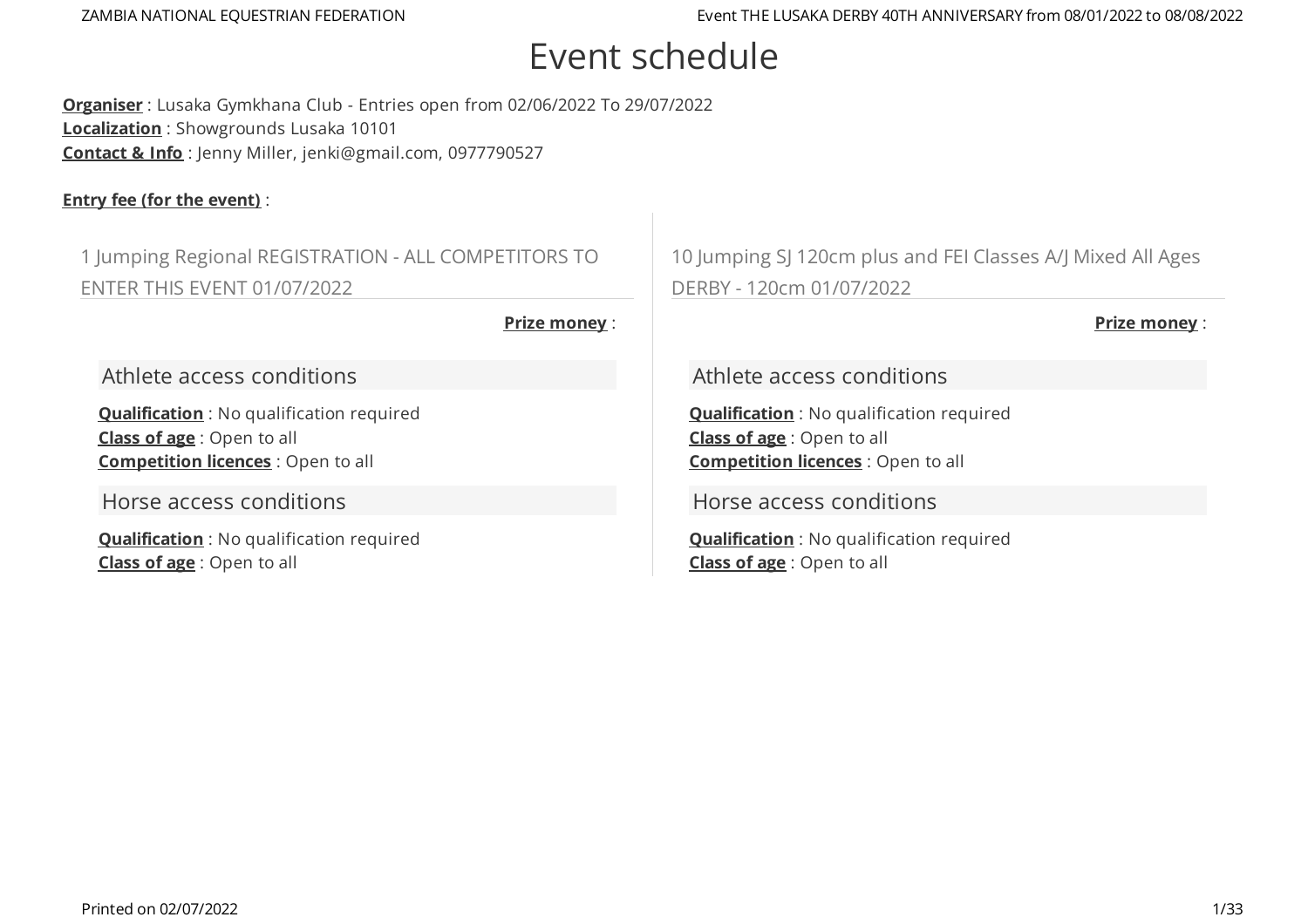11 Jumping SJ 120cm plus and FEI Classes A/J Mixed All Ages CHAMPS - 120cm 01/07/2022

### **Prize money** :

Athlete access conditions

**Qualification** : No qualification required **Class of age** : Open to all **Competition licences** : Open to all

Horse access conditions

**Qualification** : No qualification required **Class of age** : Open to all

ZAMBIA NATIONAL EQUESTRIAN FEDERATION Event THE LUSAKA DERBY 40TH ANNIVERSARY from 08/01/2022 to 08/08/2022

12 Jumping SJ 110cm A/J Mixed All Ages ACCUMULATOR - 115cm 01/07/2022

**Prize money** :

Athlete access conditions

**Qualification** : No qualification required **Class of age** : Open to all **Competition licences** : Open to all

Horse access conditions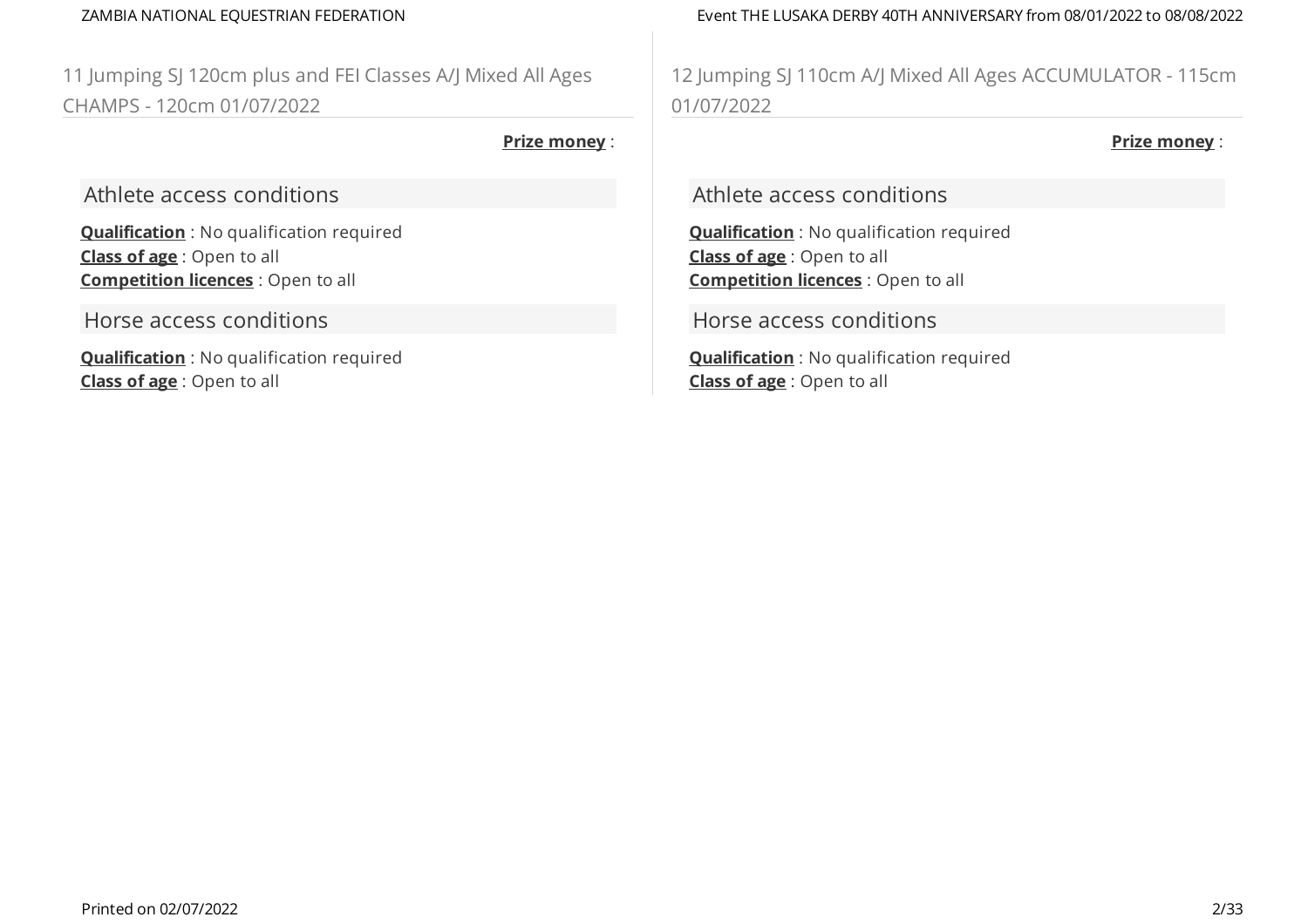13 Jumping SJ 110cm A/J Mixed All Ages TTWO ROUND - 115cm 01/07/2022

### **Prize money** :

Athlete access conditions

**Qualification** : No qualification required **Class of age** : Open to all **Competition licences** : Open to all

Horse access conditions

**Qualification** : No qualification required **Class of age** : Open to all

ZAMBIA NATIONAL EQUESTRIAN FEDERATION Event THE LUSAKA DERBY 40TH ANNIVERSARY from 08/01/2022 to 08/08/2022

14 Jumping SJ 110cm A/J Mixed All Ages TABLE C - 115cm 01/07/2022

**Prize money** :

Athlete access conditions

**Qualification** : No qualification required **Class of age** : Open to all **Competition licences** : Open to all

Horse access conditions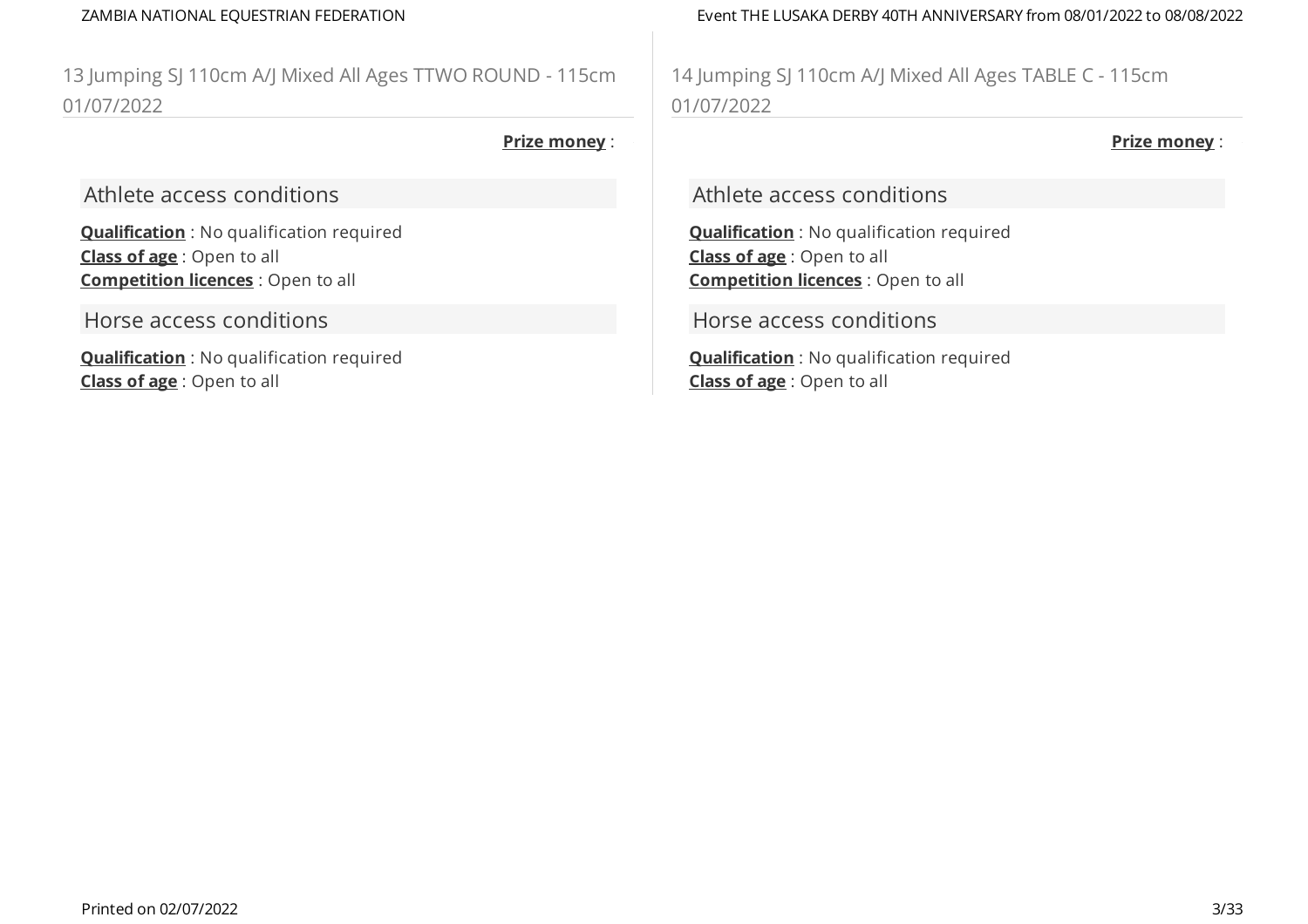15 Jumping SJ 110cm A/J Mixed All Ages DERBY - 115 cm 01/07/2022

### **Prize money** :

Athlete access conditions

**Qualification** : No qualification required **Class of age** : Open to all **Competition licences** : Open to all

Horse access conditions

**Qualification** : No qualification required **Class of age** : Open to all

ZAMBIA NATIONAL EQUESTRIAN FEDERATION Event THE LUSAKA DERBY 40TH ANNIVERSARY from 08/01/2022 to 08/08/2022

16 Jumping SJ 110cm A/J Mixed All Ages CHAMPS - 115cm 01/07/2022

**Prize money** :

Athlete access conditions

**Qualification** : No qualification required **Class of age** : Open to all **Competition licences** : Open to all

Horse access conditions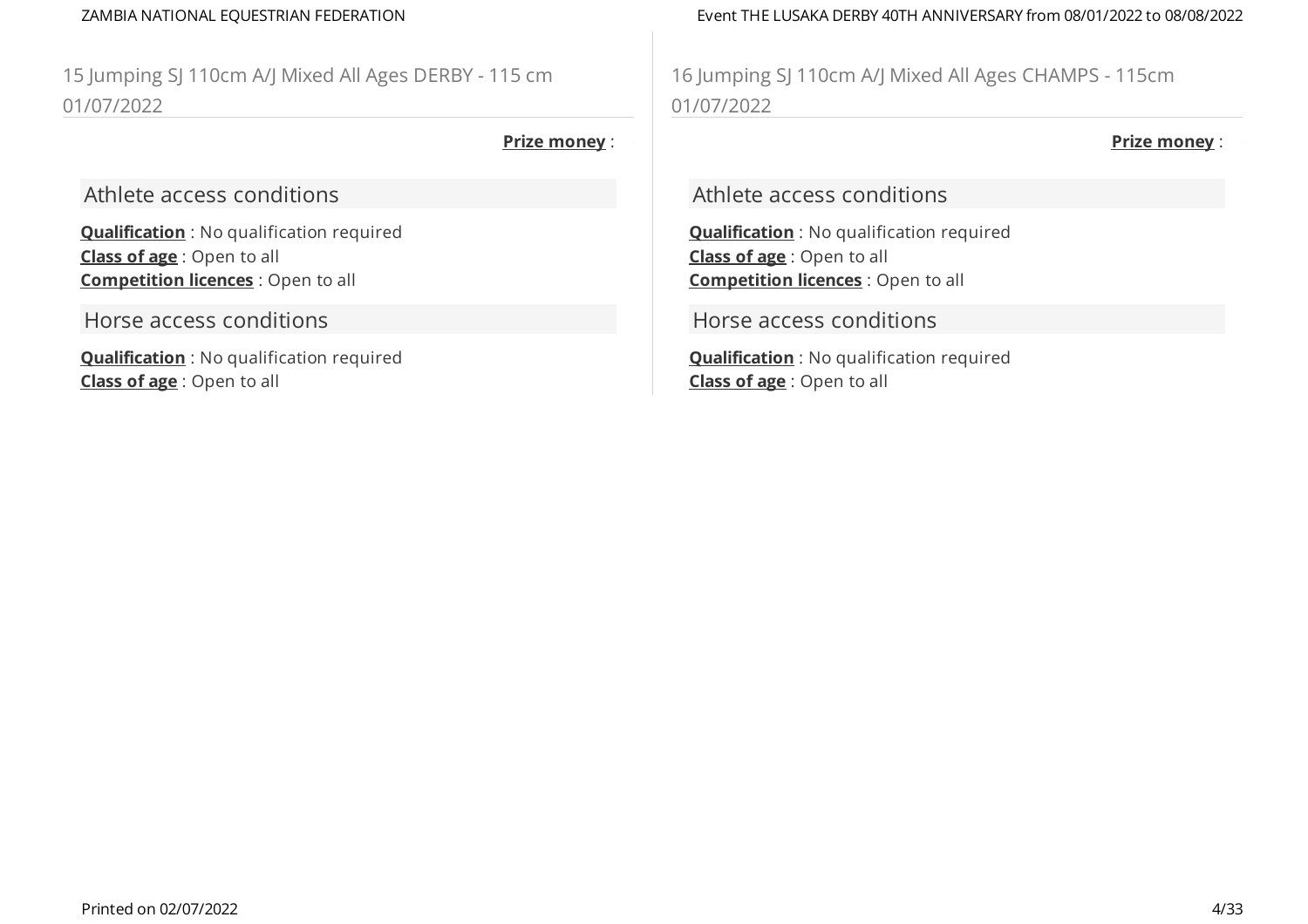17 Jumping SJ 110cm A/J Mixed All Ages ACCUMULATOR - 110cm 01/07/2022

### **Prize money** :

Athlete access conditions

**Qualification** : No qualification required **Class of age** : Open to all **Competition licences** : Open to all

Horse access conditions

**Qualification** : No qualification required **Class of age** : Open to all

ZAMBIA NATIONAL EQUESTRIAN FEDERATION Event THE LUSAKA DERBY 40TH ANNIVERSARY from 08/01/2022 to 08/08/2022

18 Jumping SJ 110cm A/J Mixed All Ages TWO ROUND - 110 cm 01/07/2022

**Prize money** :

Athlete access conditions

**Qualification** : No qualification required **Class of age** : Open to all **Competition licences** : Open to all

Horse access conditions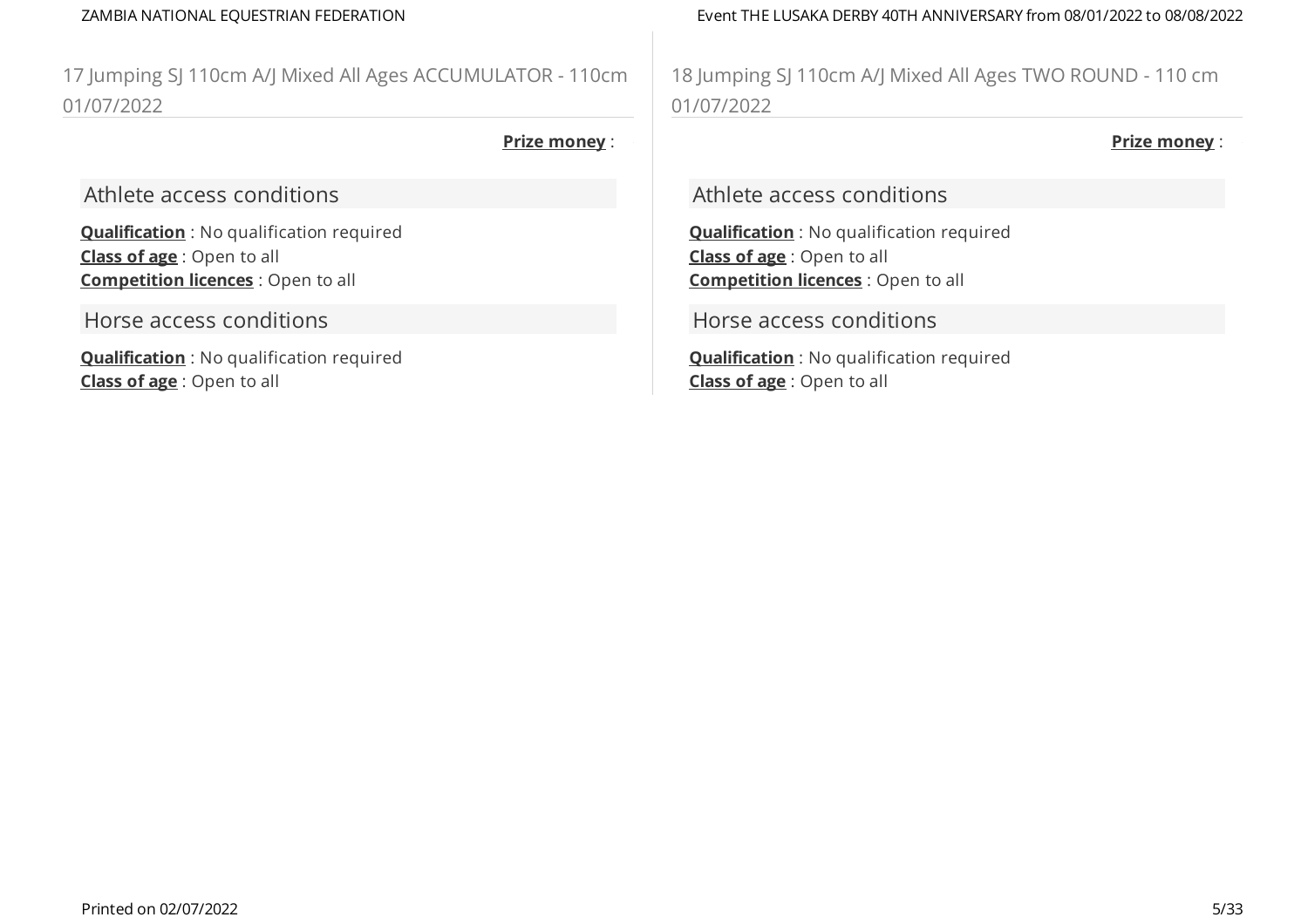19 Jumping SJ 110cm A/J Mixed All Ages TABLE C - 110 cm 01/07/2022

### **Prize money** :

Athlete access conditions

**Qualification** : No qualification required **Class of age** : Open to all **Competition licences** : Open to all

Horse access conditions

**Qualification** : No qualification required **Class of age** : Open to all

ZAMBIA NATIONAL EQUESTRIAN FEDERATION Event THE LUSAKA DERBY 40TH ANNIVERSARY from 08/01/2022 to 08/08/2022

2 Jumping SJ 120cm plus and FEI Classes A/J Mixed All Ages ACCUMULATOR - 130cm 01/07/2022

**Prize money** :

Athlete access conditions

**Qualification** : No qualification required **Class of age** : Open to all **Competition licences** : Open to all

Horse access conditions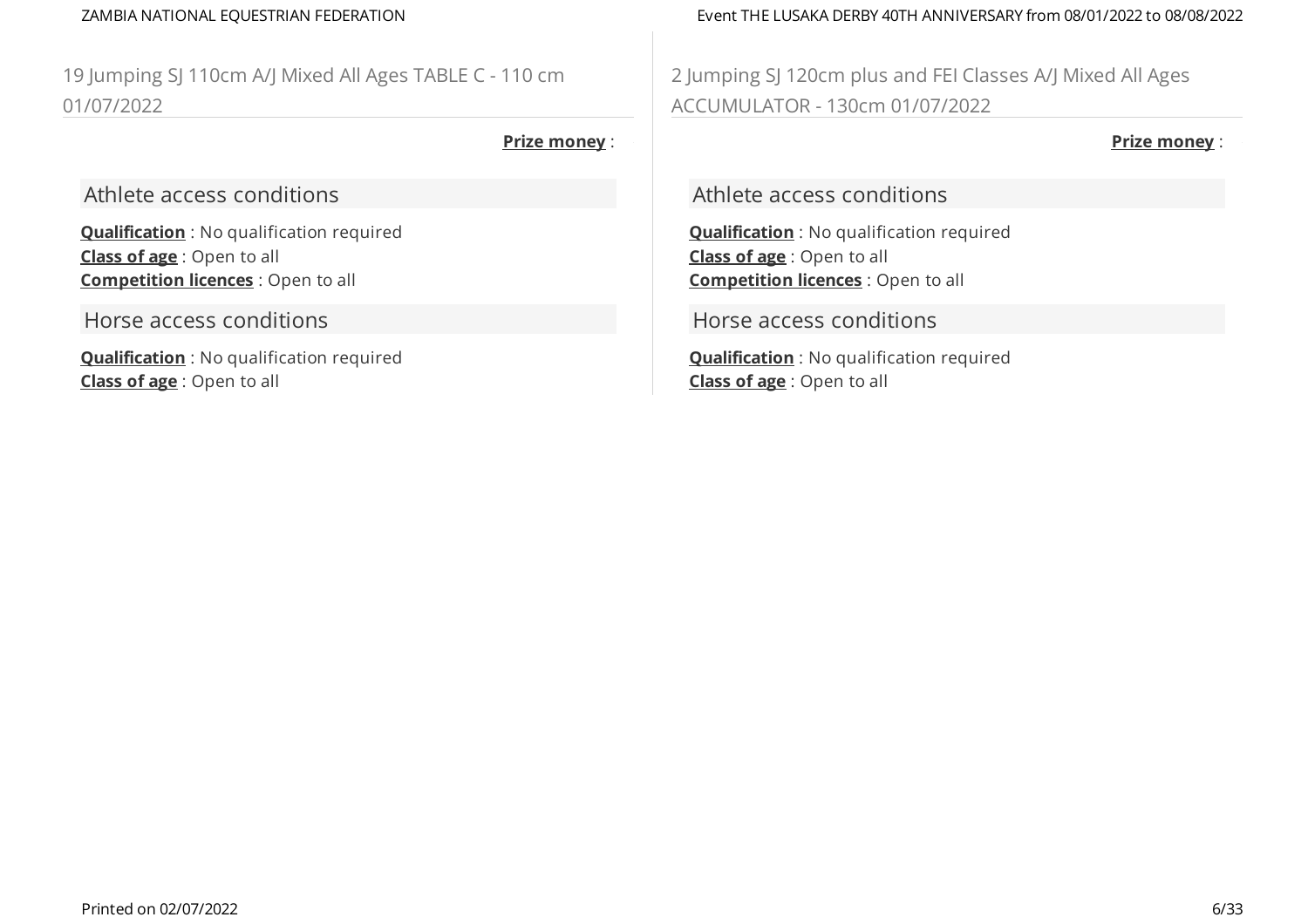20 Jumping SJ 110cm A/J Mixed All Ages DERBY - 110 cm 01/07/2022

### **Prize money** :

Athlete access conditions

**Qualification** : No qualification required **Class of age** : Open to all **Competition licences** : Open to all

Horse access conditions

**Qualification** : No qualification required **Class of age** : Open to all

ZAMBIA NATIONAL EQUESTRIAN FEDERATION Event THE LUSAKA DERBY 40TH ANNIVERSARY from 08/01/2022 to 08/08/2022

21 Jumping SJ 110cm A/J Mixed All Ages CHAMPS - 110 cm 01/07/2022

**Prize money** :

Athlete access conditions

**Qualification** : No qualification required **Class of age** : Open to all **Competition licences** : Open to all

Horse access conditions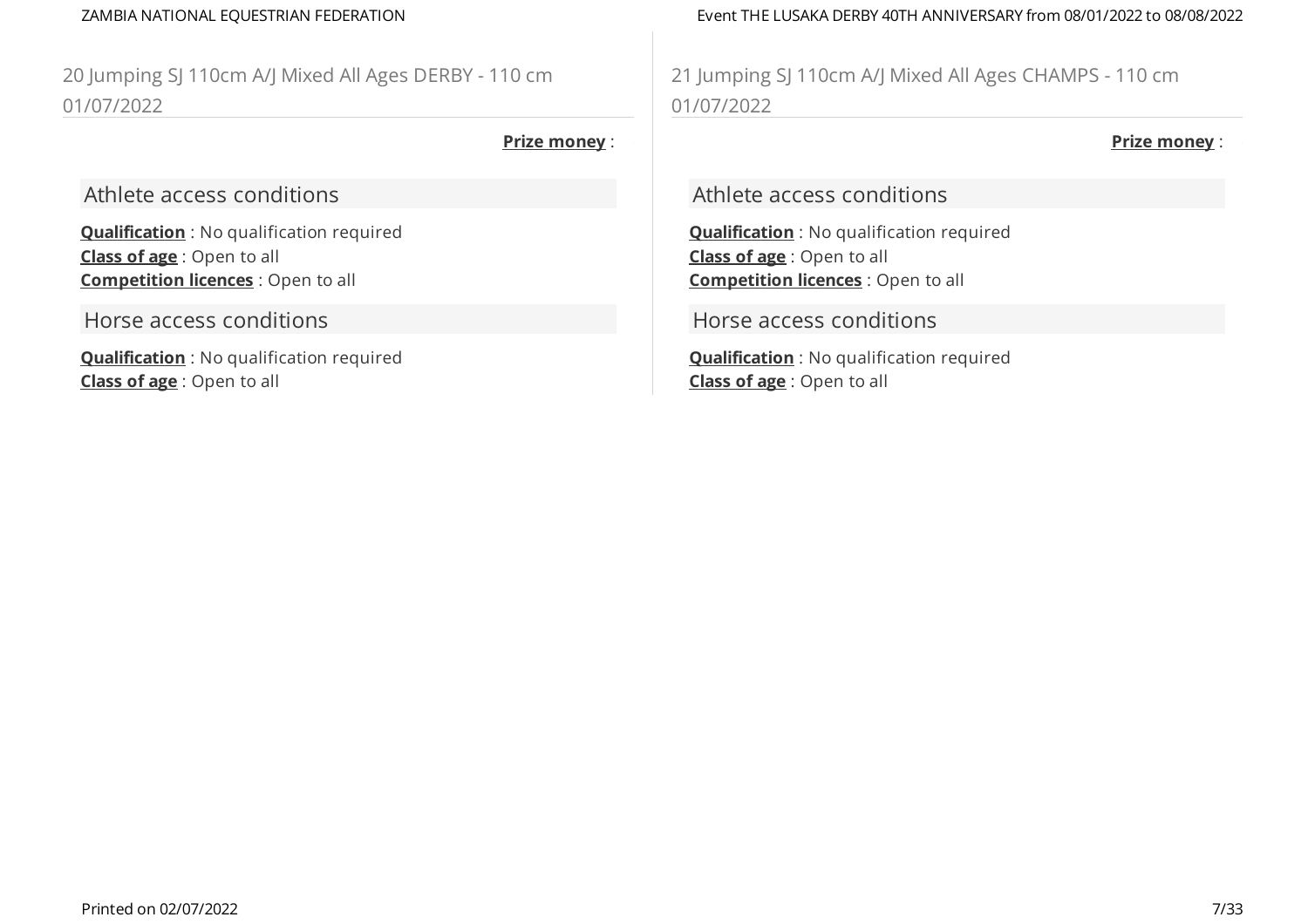22 Jumping SJ 100cm A/J Mixed All Ages ACCUMULATOR - 100 cm 01/07/2022

### **Prize money** :

Athlete access conditions

**Qualification** : No qualification required **Class of age** : Open to all **Competition licences** : Open to all

Horse access conditions

**Qualification** : No qualification required **Class of age** : Open to all

ZAMBIA NATIONAL EQUESTRIAN FEDERATION Event THE LUSAKA DERBY 40TH ANNIVERSARY from 08/01/2022 to 08/08/2022

23 Jumping SJ 100cm A/J Mixed All Ages TWO ROUND - 100 cm 01/07/2022

**Prize money** :

Athlete access conditions

**Qualification** : No qualification required **Class of age** : Open to all **Competition licences** : Open to all

Horse access conditions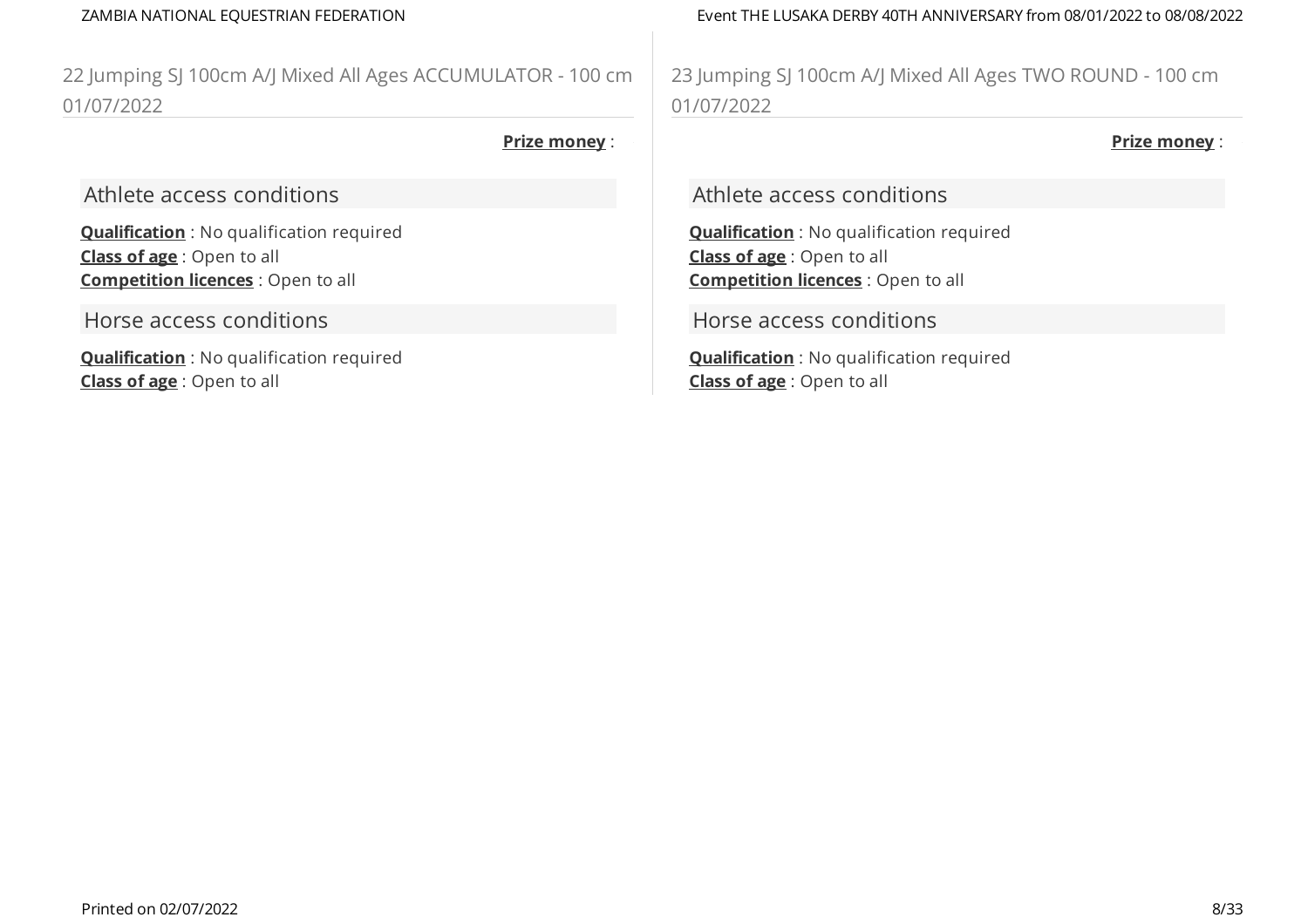24 Jumping SJ 100cm A/J Mixed All Ages TABLE C - 100 cm 01/07/2022

### **Prize money** :

Athlete access conditions

**Qualification** : No qualification required **Class of age** : Open to all **Competition licences** : Open to all

Horse access conditions

**Qualification** : No qualification required **Class of age** : Open to all

ZAMBIA NATIONAL EQUESTRIAN FEDERATION Event THE LUSAKA DERBY 40TH ANNIVERSARY from 08/01/2022 to 08/08/2022

25 Jumping SJ 100cm A/J Mixed All Ages DERBY - 100 cm 01/07/2022

**Prize money** :

Athlete access conditions

**Qualification** : No qualification required **Class of age** : Open to all **Competition licences** : Open to all

Horse access conditions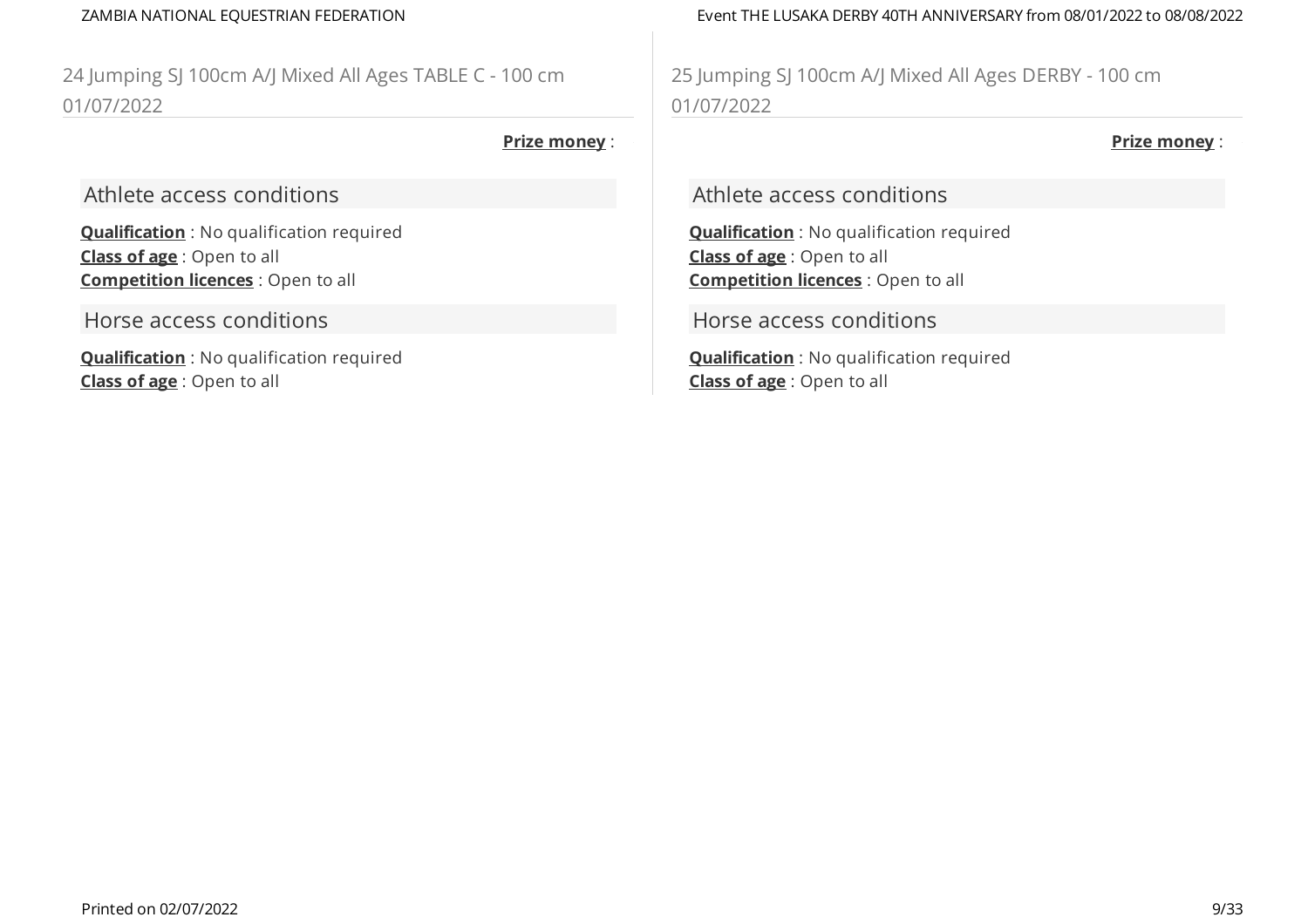26 Jumping SJ 100cm A/J Mixed All Ages CHAMPS - 100 cm 01/07/2022

### **Prize money** :

Athlete access conditions

**Qualification** : No qualification required **Class of age** : Open to all **Competition licences** : Open to all

Horse access conditions

**Qualification** : No qualification required **Class of age** : Open to all

ZAMBIA NATIONAL EQUESTRIAN FEDERATION Event THE LUSAKA DERBY 40TH ANNIVERSARY from 08/01/2022 to 08/08/2022

27 Jumping SJ 90cm A/J Adult/Junior ACCUMULATOR - 90 cm 01/07/2022

**Prize money** :

Athlete access conditions

**Qualification** : No qualification required **Class of age** : Open to all **Competition licences** : Open to all

Horse access conditions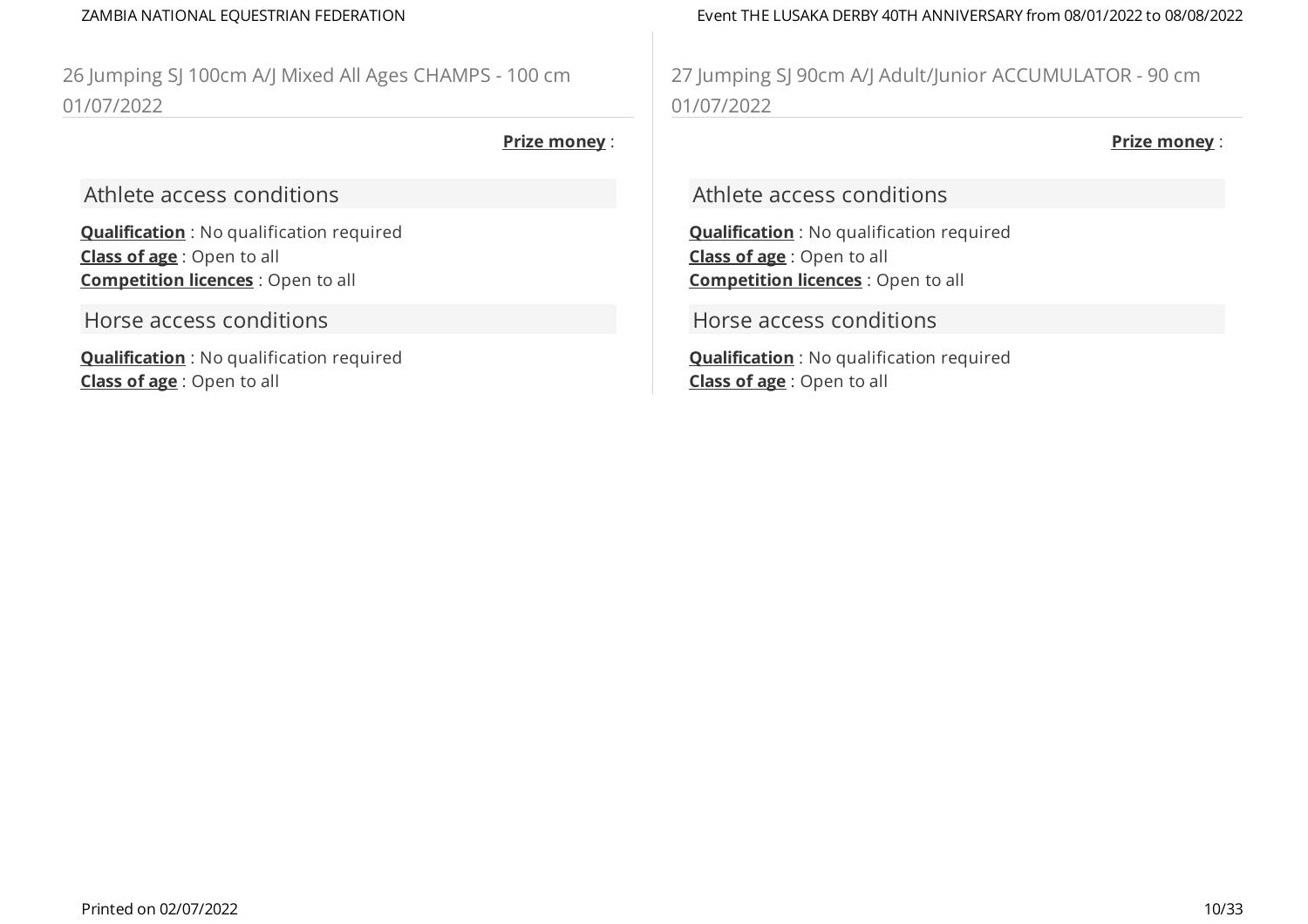28 Jumping SJ 90cm A/J Adult/Junior TWO ROUND - 90 cm 01/07/2022

### **Prize money** :

Athlete access conditions

**Qualification** : No qualification required **Class of age** : Open to all **Competition licences** : Open to all

Horse access conditions

**Qualification** : No qualification required **Class of age** : Open to all

ZAMBIA NATIONAL EQUESTRIAN FEDERATION Event THE LUSAKA DERBY 40TH ANNIVERSARY from 08/01/2022 to 08/08/2022

# 29 Jumping SJ 90cm A/J Adult/Junior TABLE C - 90 cm 01/07/2022

**Prize money** :

Athlete access conditions

**Qualification** : No qualification required **Class of age** : Open to all **Competition licences** : Open to all

Horse access conditions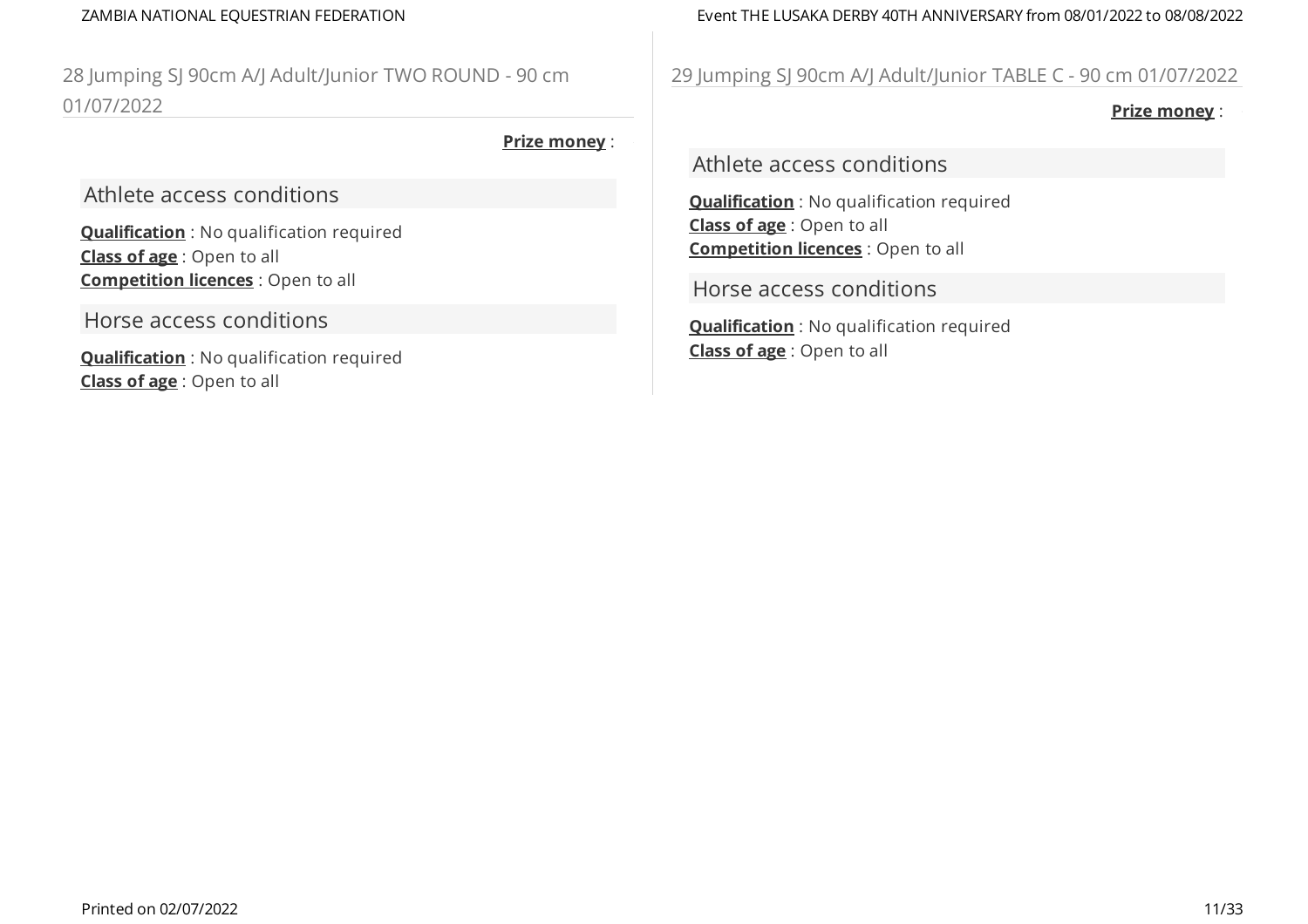3 Jumping SJ 120cm plus and FEI Classes A/J Mixed All Ages TWO ROUND - 130cm 01/07/2022

**Prize money** :

Athlete access conditions

**Qualification** : No qualification required **Class of age** : Open to all **Competition licences** : Open to all

Horse access conditions

**Qualification** : No qualification required **Class of age** : Open to all

ZAMBIA NATIONAL EQUESTRIAN FEDERATION Event THE LUSAKA DERBY 40TH ANNIVERSARY from 08/01/2022 to 08/08/2022

30 Jumping SJ 90cm A/J Adult/Junior DERBY - 90 cm 01/07/2022

**Prize money** :

Athlete access conditions

**Qualification** : No qualification required **Class of age** : Open to all **Competition licences** : Open to all

Horse access conditions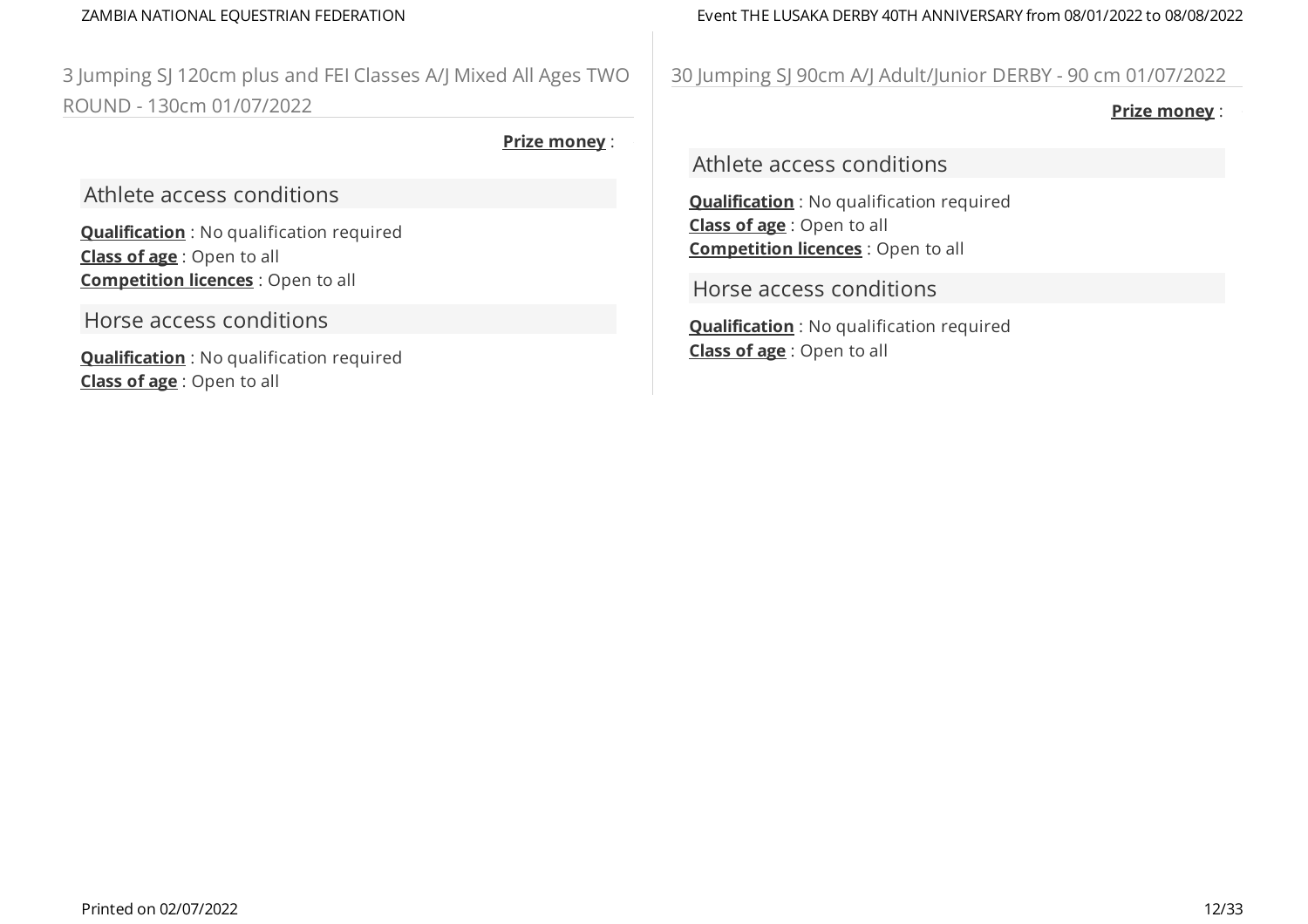31 Jumping SJ 90cm A/J Adult/Junior CHAMPS - 90 cm 01/07/2022

### **Prize money** :

Athlete access conditions

**Qualification** : No qualification required **Class of age** : Open to all **Competition licences** : Open to all

Horse access conditions

**Qualification** : No qualification required **Class of age** : Open to all

ZAMBIA NATIONAL EQUESTRIAN FEDERATION Event THE LUSAKA DERBY 40TH ANNIVERSARY from 08/01/2022 to 08/08/2022

32 Jumping SJ 80cm A/J Adult/Junior ACCUMULATOR - 80 cm 01/07/2022

**Prize money** :

Athlete access conditions

**Qualification** : No qualification required **Class of age** : Open to all **Competition licences** : Open to all

Horse access conditions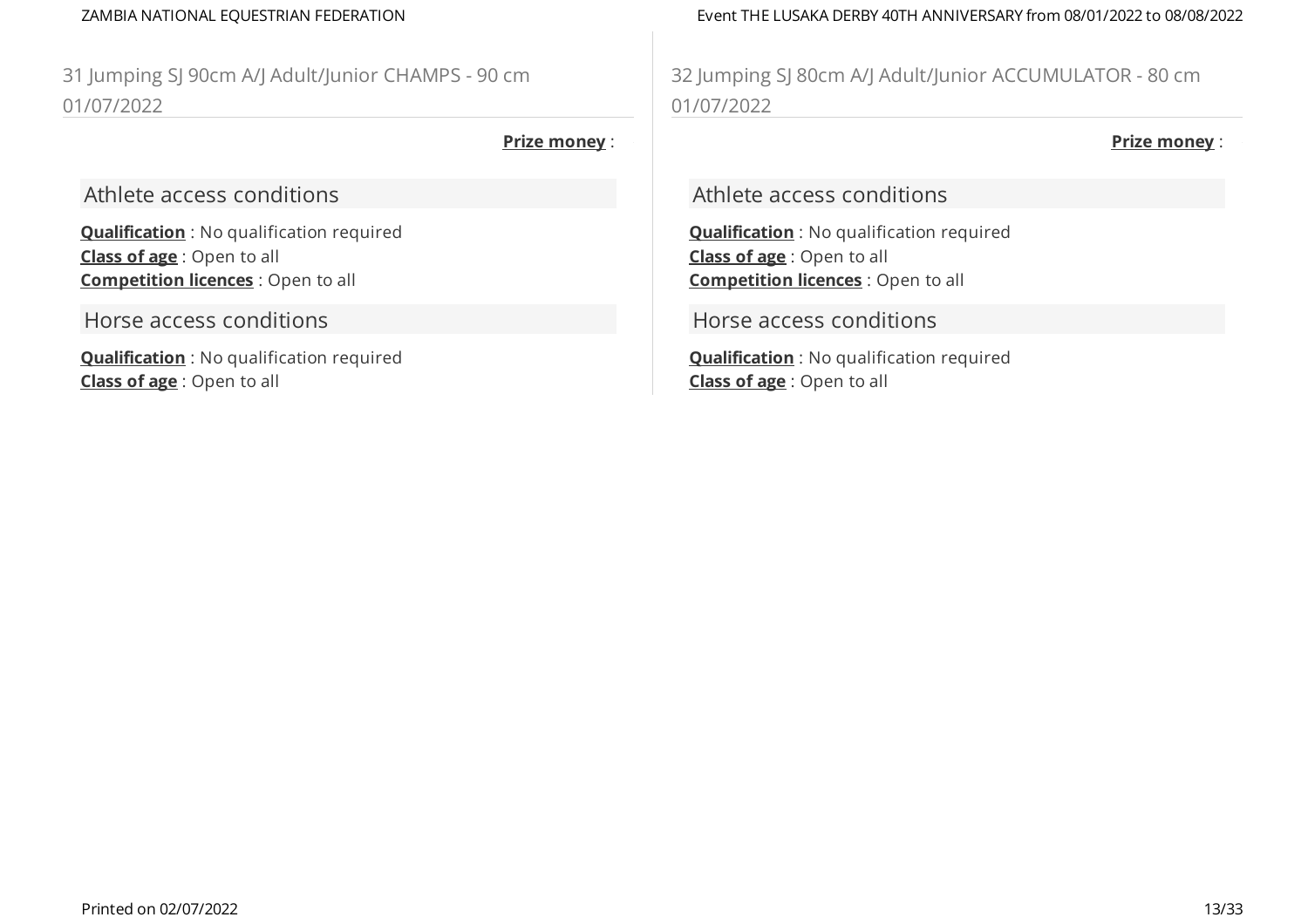33 Jumping SJ 80cm A/J Adult/Junior WELCOME - 80 cm 01/07/2022

### **Prize money** :

Athlete access conditions

**Qualification** : No qualification required **Class of age** : Open to all **Competition licences** : Open to all

Horse access conditions

**Qualification** : No qualification required **Class of age** : Open to all

ZAMBIA NATIONAL EQUESTRIAN FEDERATION Event THE LUSAKA DERBY 40TH ANNIVERSARY from 08/01/2022 to 08/08/2022

34 Jumping SJ 80cm A/J Adult/Junior HIT & HURRY - 80 cm 01/07/2022

**Prize money** :

Athlete access conditions

**Qualification** : No qualification required **Class of age** : Open to all **Competition licences** : Open to all

Horse access conditions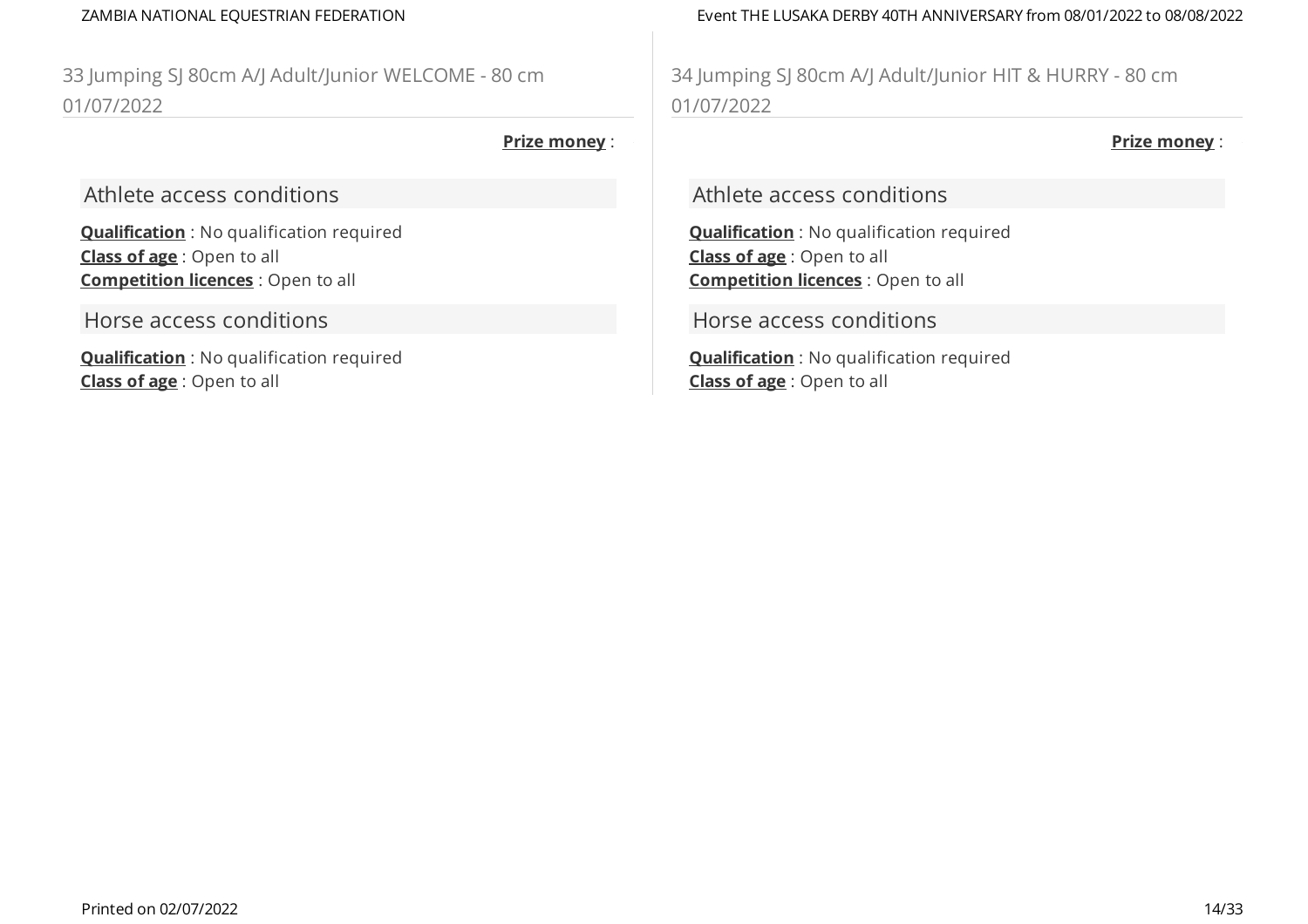35 Jumping SJ 80cm A/J Adult/Junior DERBY DAY - 80 cm 01/07/2022

### **Prize money** :

Athlete access conditions

**Qualification** : No qualification required **Class of age** : Open to all **Competition licences** : Open to all

Horse access conditions

**Qualification** : No qualification required **Class of age** : Open to all

ZAMBIA NATIONAL EQUESTRIAN FEDERATION Event THE LUSAKA DERBY 40TH ANNIVERSARY from 08/01/2022 to 08/08/2022

36 Jumping SJ 80cm A/J Adult/Junior CHAMPS - 80 cm 01/07/2022

**Prize money** :

Athlete access conditions

**Qualification** : No qualification required **Class of age** : Open to all **Competition licences** : Open to all

Horse access conditions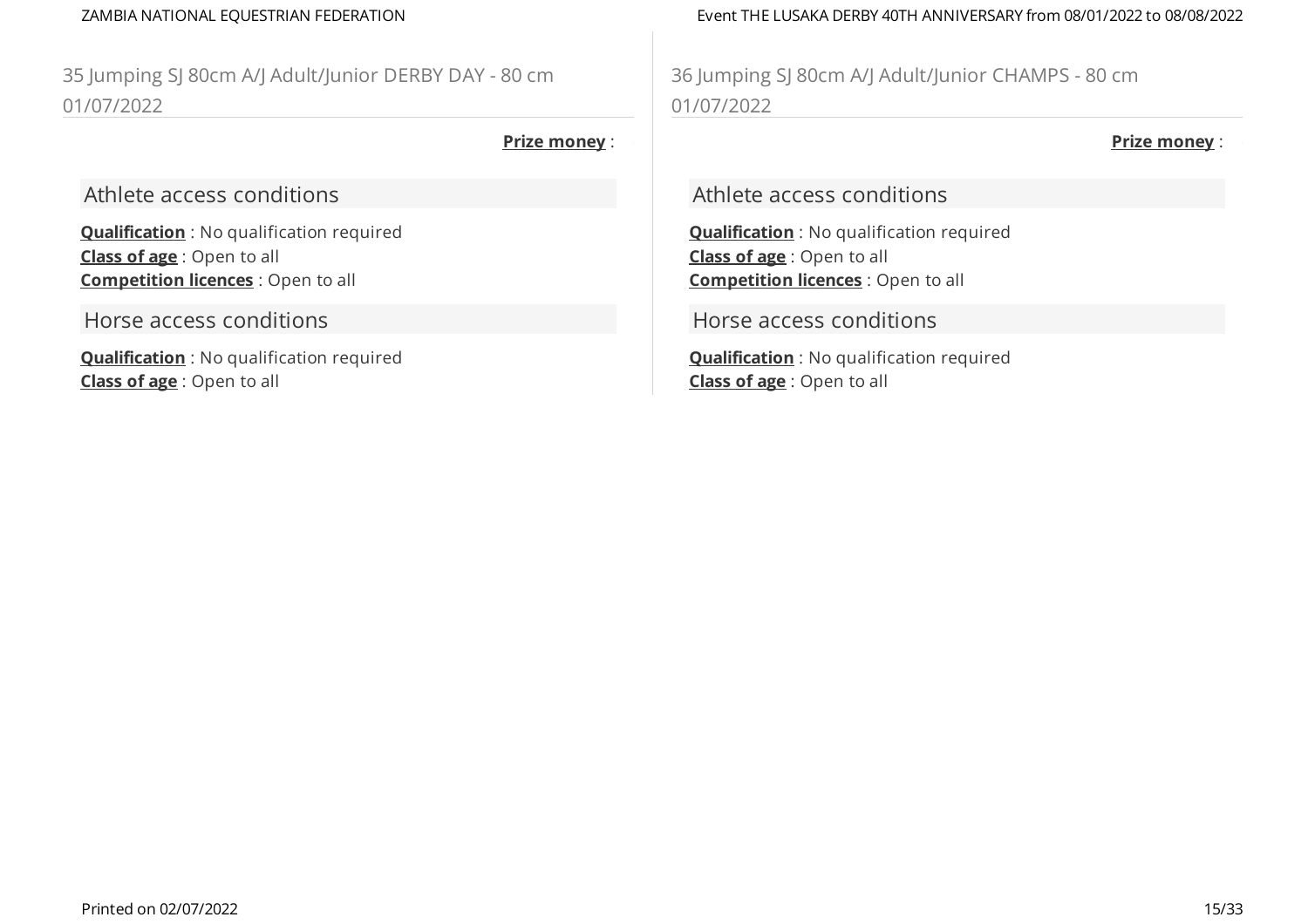37 Jumping 70cm A/J Adult/Junior ACCUMULATOR - 70 cm 01/07/2022

### **Prize money** :

Athlete access conditions

**Qualification** : No qualification required **Class of age** : Open to all **Competition licences** : Open to all

Horse access conditions

**Qualification** : No qualification required **Class of age** : Open to all

ZAMBIA NATIONAL EQUESTRIAN FEDERATION Event THE LUSAKA DERBY 40TH ANNIVERSARY from 08/01/2022 to 08/08/2022

38 Jumping 70cm A/J Adult/Junior WELCOME - 70 cm 01/07/2022

**Prize money** :

Athlete access conditions

**Qualification** : No qualification required **Class of age** : Open to all **Competition licences** : Open to all

Horse access conditions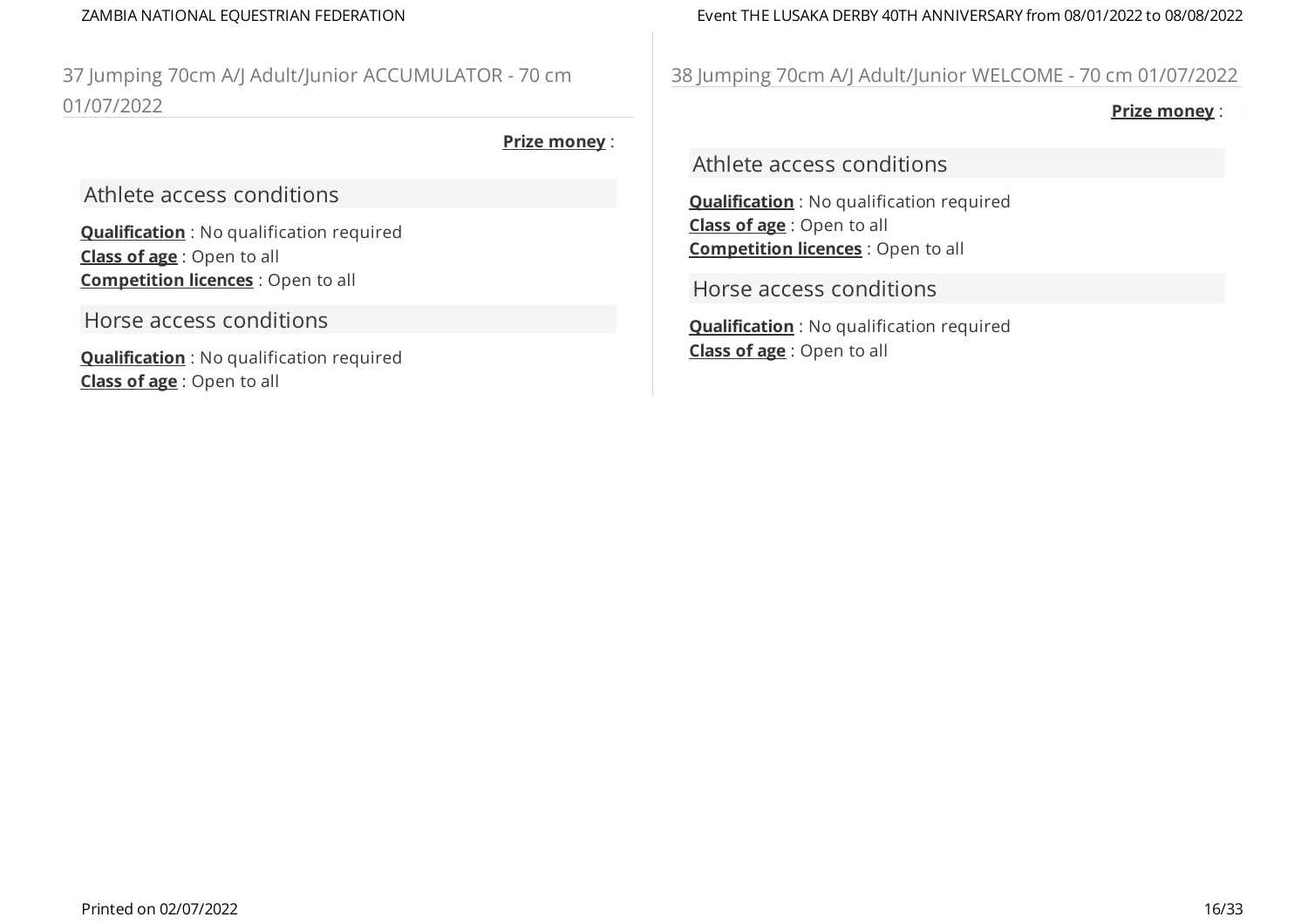39 Jumping 70cm A/J Adult/Junior HIT & HURRY - 70 cm 01/07/2022

### **Prize money** :

Athlete access conditions

**Qualification** : No qualification required **Class of age** : Open to all **Competition licences** : Open to all

Horse access conditions

**Qualification** : No qualification required **Class of age** : Open to all

ZAMBIA NATIONAL EQUESTRIAN FEDERATION Event THE LUSAKA DERBY 40TH ANNIVERSARY from 08/01/2022 to 08/08/2022

4 Jumping SJ 120cm plus and FEI Classes A/J Mixed All Ages TABLE C - 130cm 01/07/2022

**Prize money** :

Athlete access conditions

**Qualification** : No qualification required **Class of age** : Open to all **Competition licences** : Open to all

Horse access conditions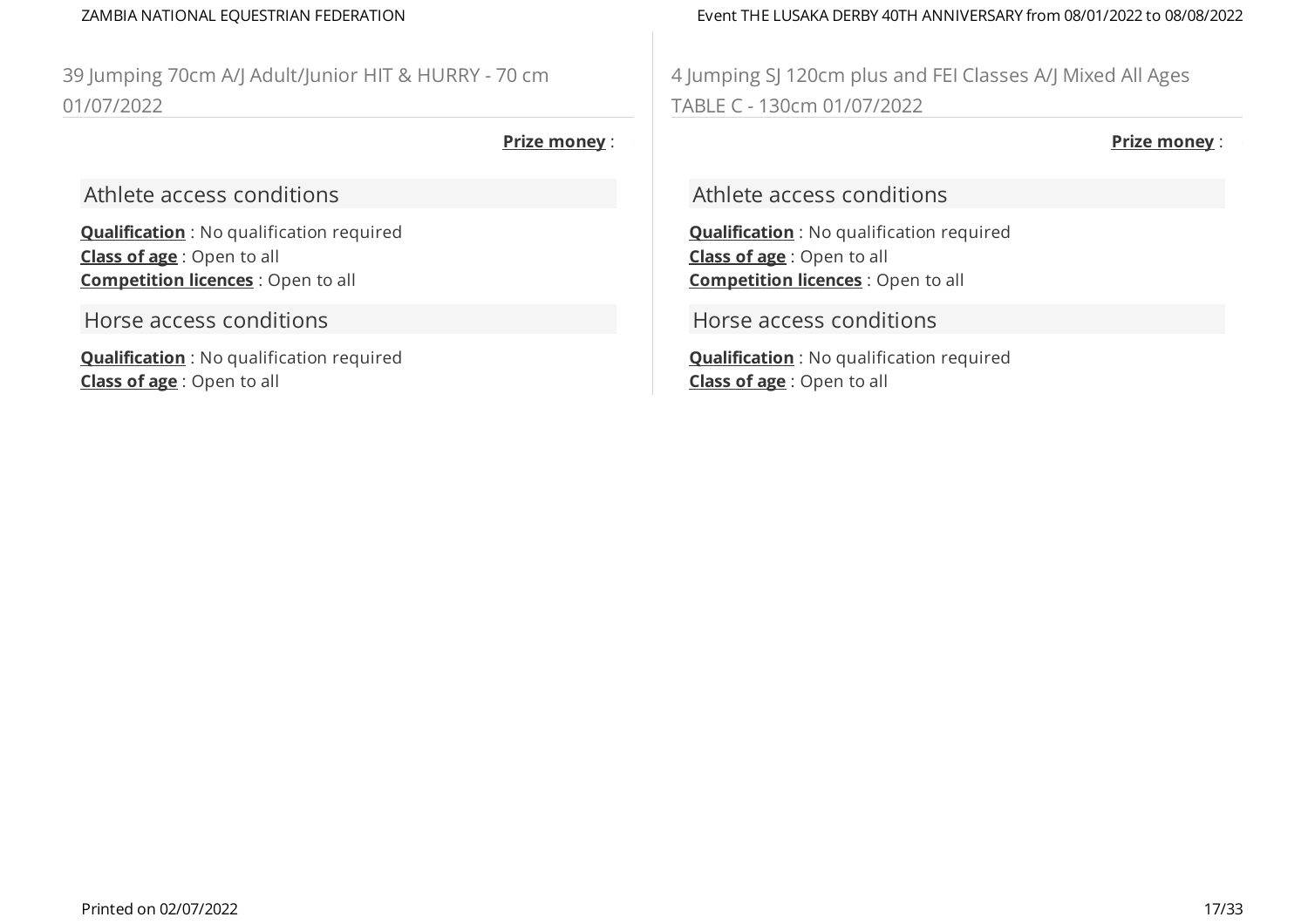40 Jumping 70cm A/J Adult/Junior DERBY DAY - 70 cm 01/07/2022

### **Prize money** :

Athlete access conditions

**Qualification** : No qualification required **Class of age** : Open to all **Competition licences** : Open to all

Horse access conditions

**Qualification** : No qualification required **Class of age** : Open to all

ZAMBIA NATIONAL EQUESTRIAN FEDERATION Event THE LUSAKA DERBY 40TH ANNIVERSARY from 08/01/2022 to 08/08/2022

41 Jumping 70cm A/J Adult/Junior CHAMPS - 70 cm 01/07/2022

**Prize money** :

Athlete access conditions

**Qualification** : No qualification required **Class of age** : Open to all **Competition licences** : Open to all

Horse access conditions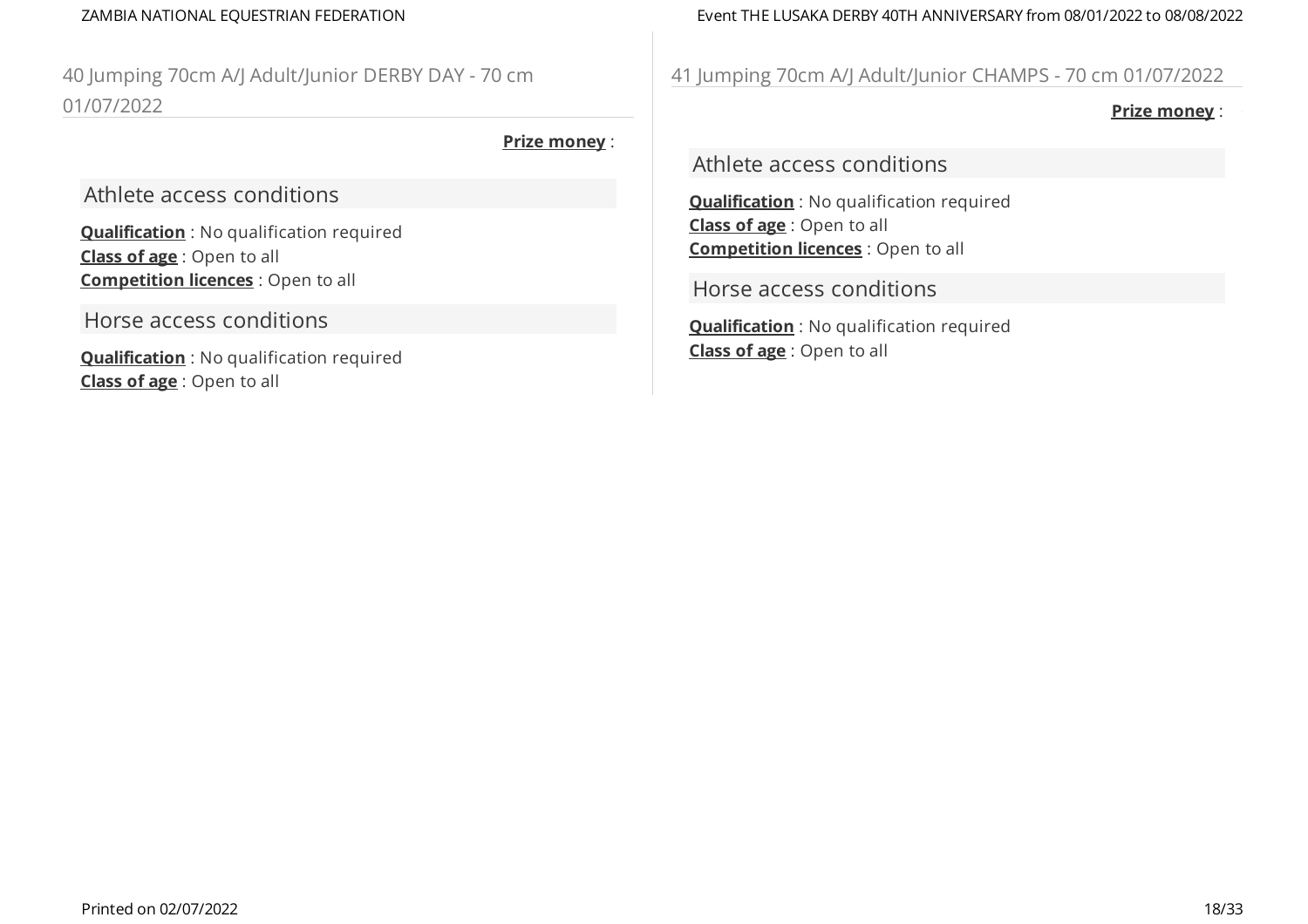42 Jumping SJ 90cm Child Pony ACCUMULATOR -90 cm 01/07/2022

### **Prize money** :

Athlete access conditions

**Qualification** : No qualification required **Class of age** : Open to all **Competition licences** : Open to all

Horse access conditions

**Qualification** : No qualification required **Class of age** : Open to all

ZAMBIA NATIONAL EQUESTRIAN FEDERATION Event THE LUSAKA DERBY 40TH ANNIVERSARY from 08/01/2022 to 08/08/2022

# 43 Jumping SJ 90cm Child Pony TWO ROUND -90 cm 01/07/2022

**Prize money** :

Athlete access conditions

**Qualification** : No qualification required **Class of age** : Open to all **Competition licences** : Open to all

Horse access conditions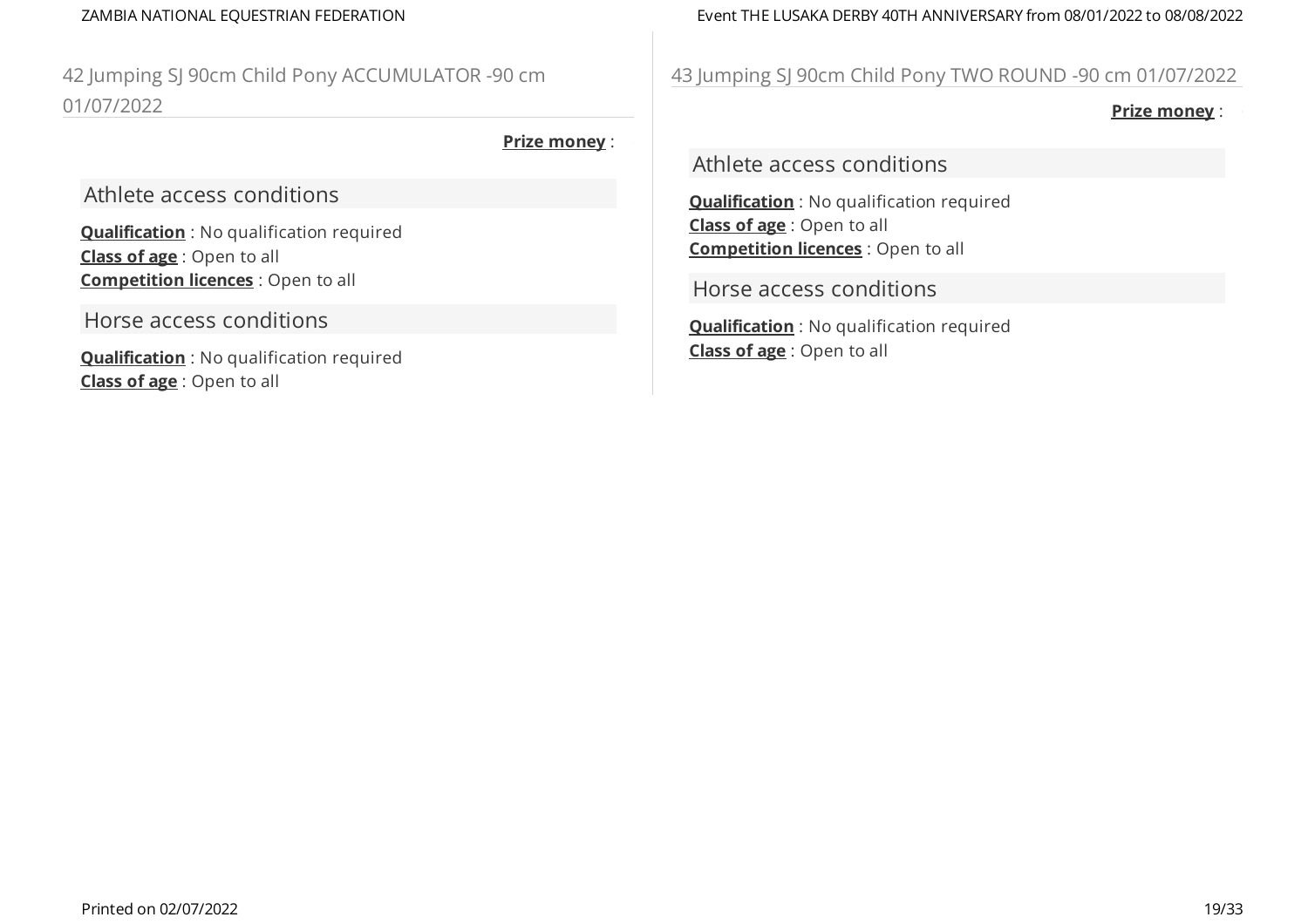# ZAMBIA NATIONAL EQUESTRIAN FEDERATION Event THE LUSAKA DERBY 40TH ANNIVERSARY from 08/01/2022 to 08/08/2022

# 44 Jumping SJ 90cm Child Pony TABLE C -90 cm 01/07/2022

**Prize money** :

Athlete access conditions

**Qualification** : No qualification required **Class of age** : Open to all **Competition licences** : Open to all

Horse access conditions

**Qualification** : No qualification required **Class of age** : Open to all

45 Jumping SJ 90cm Child Pony DERBY - 90 cm 01/07/2022

**Prize money** :

Athlete access conditions

**Qualification** : No qualification required **Class of age** : Open to all **Competition licences** : Open to all

Horse access conditions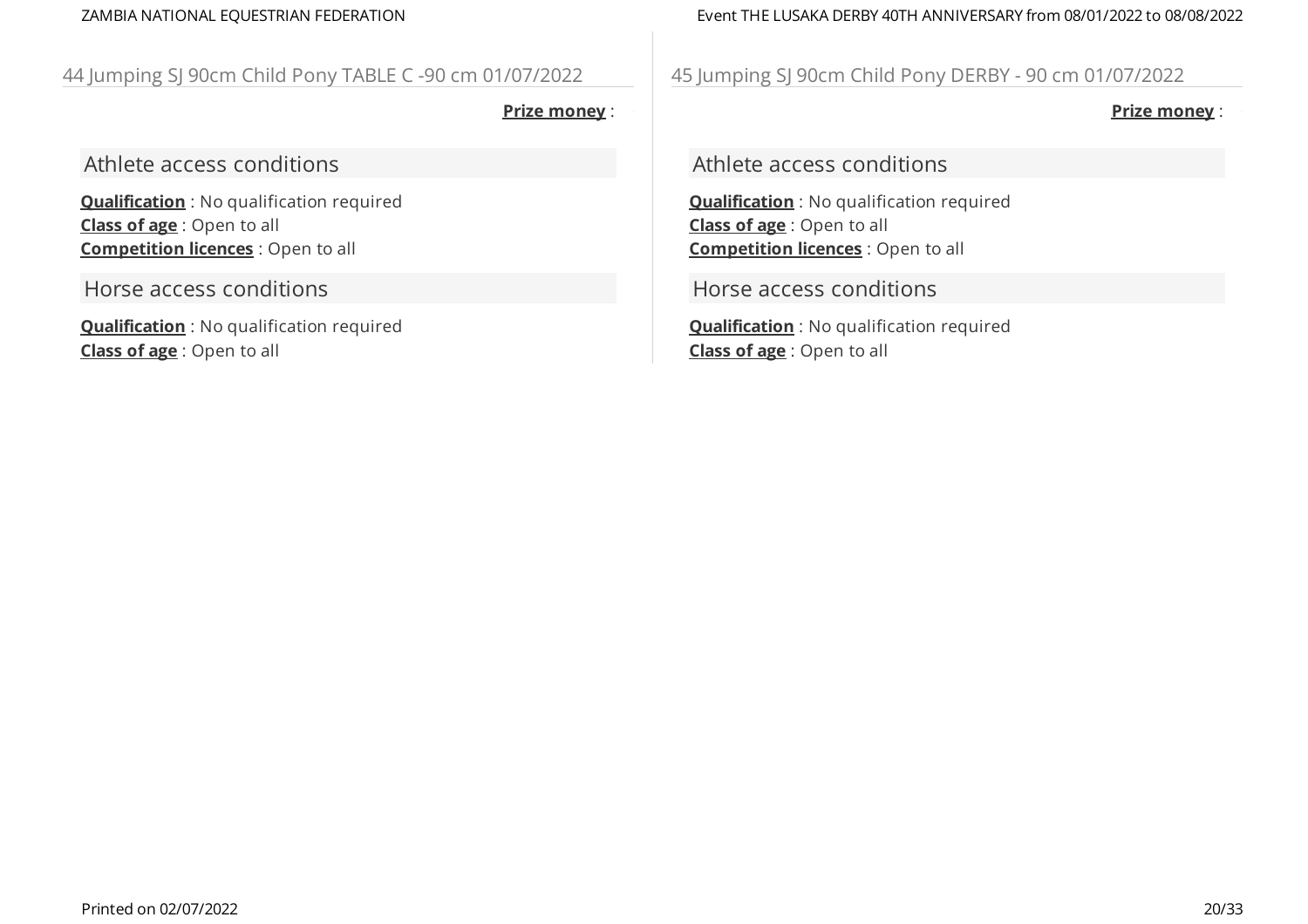# 46 Jumping SJ 90cm Child Pony CHAMPS - 90 cm 01/07/2022

**Prize money** :

Athlete access conditions

**Qualification** : No qualification required **Class of age** : Open to all **Competition licences** : Open to all

Horse access conditions

**Qualification** : No qualification required **Class of age** : Open to all

ZAMBIA NATIONAL EQUESTRIAN FEDERATION Event THE LUSAKA DERBY 40TH ANNIVERSARY from 08/01/2022 to 08/08/2022

47 Jumping SJ 80cm Child Pony ACCUMULATOR -80 cm 01/07/2022

**Prize money** :

Athlete access conditions

**Qualification** : No qualification required **Class of age** : Open to all **Competition licences** : Open to all

Horse access conditions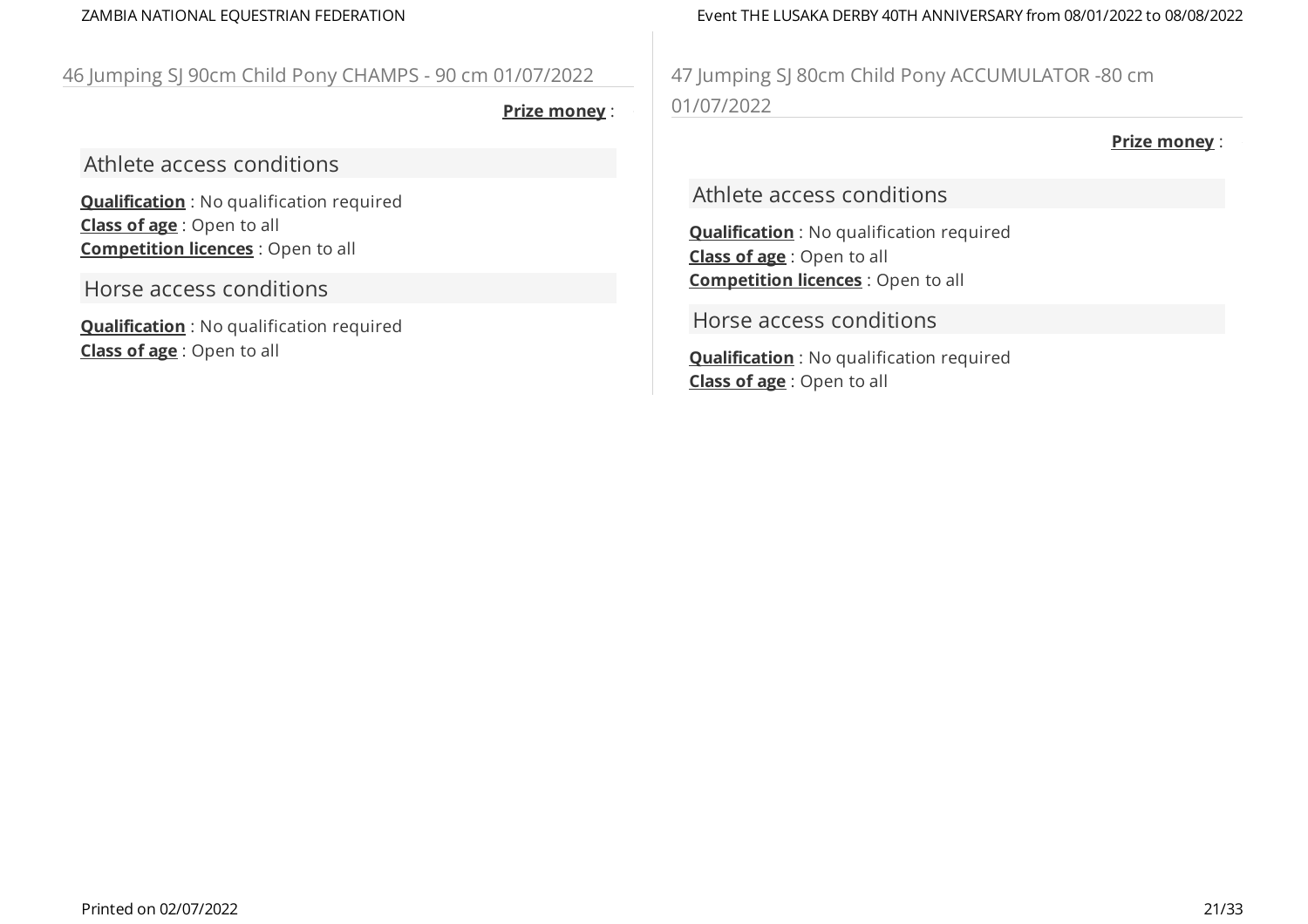### ZAMBIA NATIONAL EQUESTRIAN FEDERATION Event THE LUSAKA DERBY 40TH ANNIVERSARY from 08/01/2022 to 08/08/2022

# 48 Jumping SJ 80cm Child Pony TWO ROUND - 80 cm 01/07/2022

**Prize money** :

Athlete access conditions

**Qualification** : No qualification required **Class of age** : Open to all **Competition licences** : Open to all

Horse access conditions

**Qualification** : No qualification required **Class of age** : Open to all

49 Jumping SJ 80cm Child Pony HIT & HURRY - 80 cm 01/07/2022

**Prize money** :

Athlete access conditions

**Qualification** : No qualification required **Class of age** : Open to all **Competition licences** : Open to all

Horse access conditions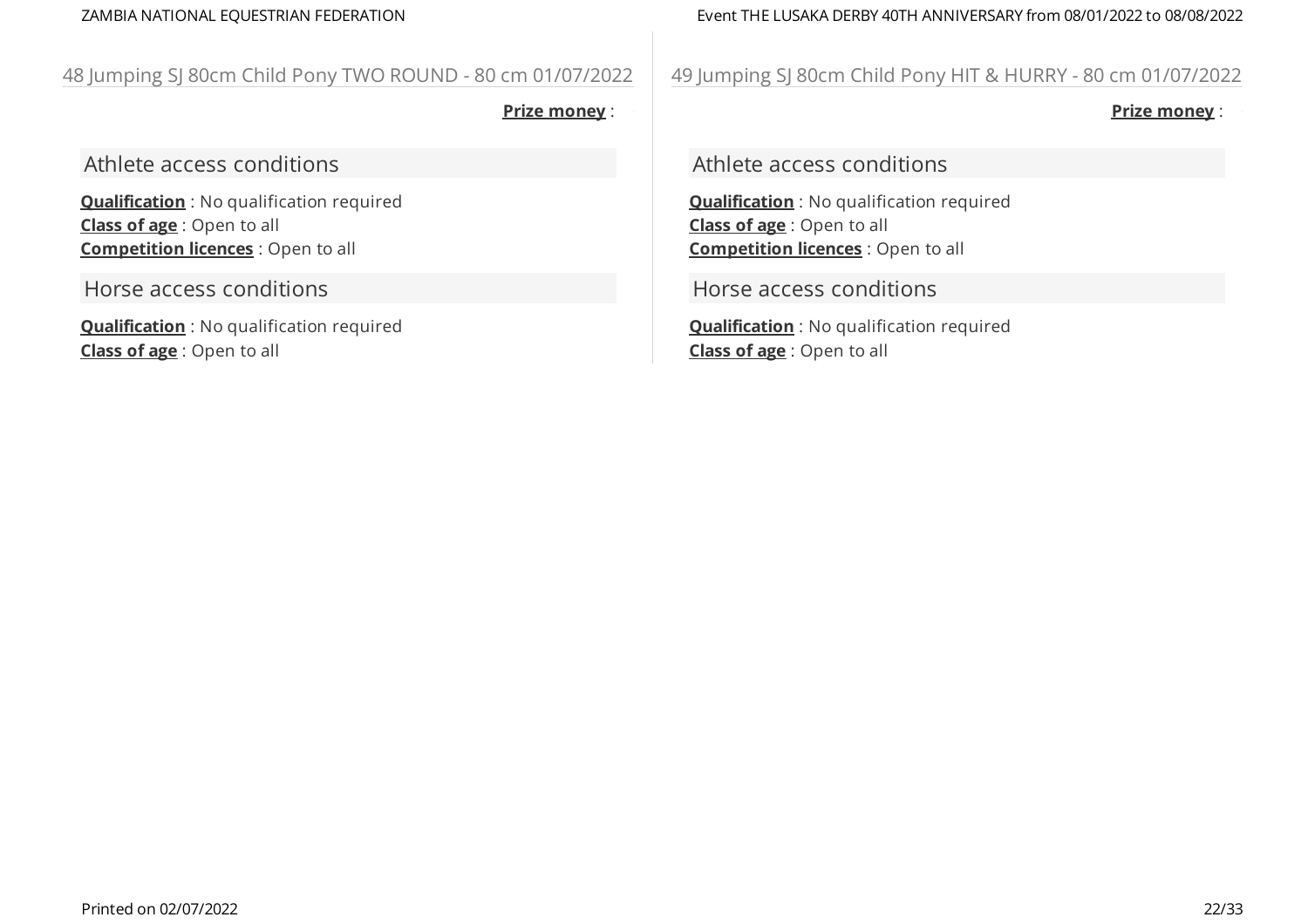5 Jumping SJ 120cm plus and FEI Classes A/J Mixed All Ages DERBY - 130cm 01/07/2022

**Prize money** :

Athlete access conditions

**Qualification** : No qualification required **Class of age** : Open to all **Competition licences** : Open to all

Horse access conditions

**Qualification** : No qualification required **Class of age** : Open to all

ZAMBIA NATIONAL EQUESTRIAN FEDERATION Event THE LUSAKA DERBY 40TH ANNIVERSARY from 08/01/2022 to 08/08/2022

50 Jumping SJ 80cm Child Pony DERBY - 80 cm 01/07/2022

**Prize money** :

Athlete access conditions

**Qualification** : No qualification required **Class of age** : Open to all **Competition licences** : Open to all

Horse access conditions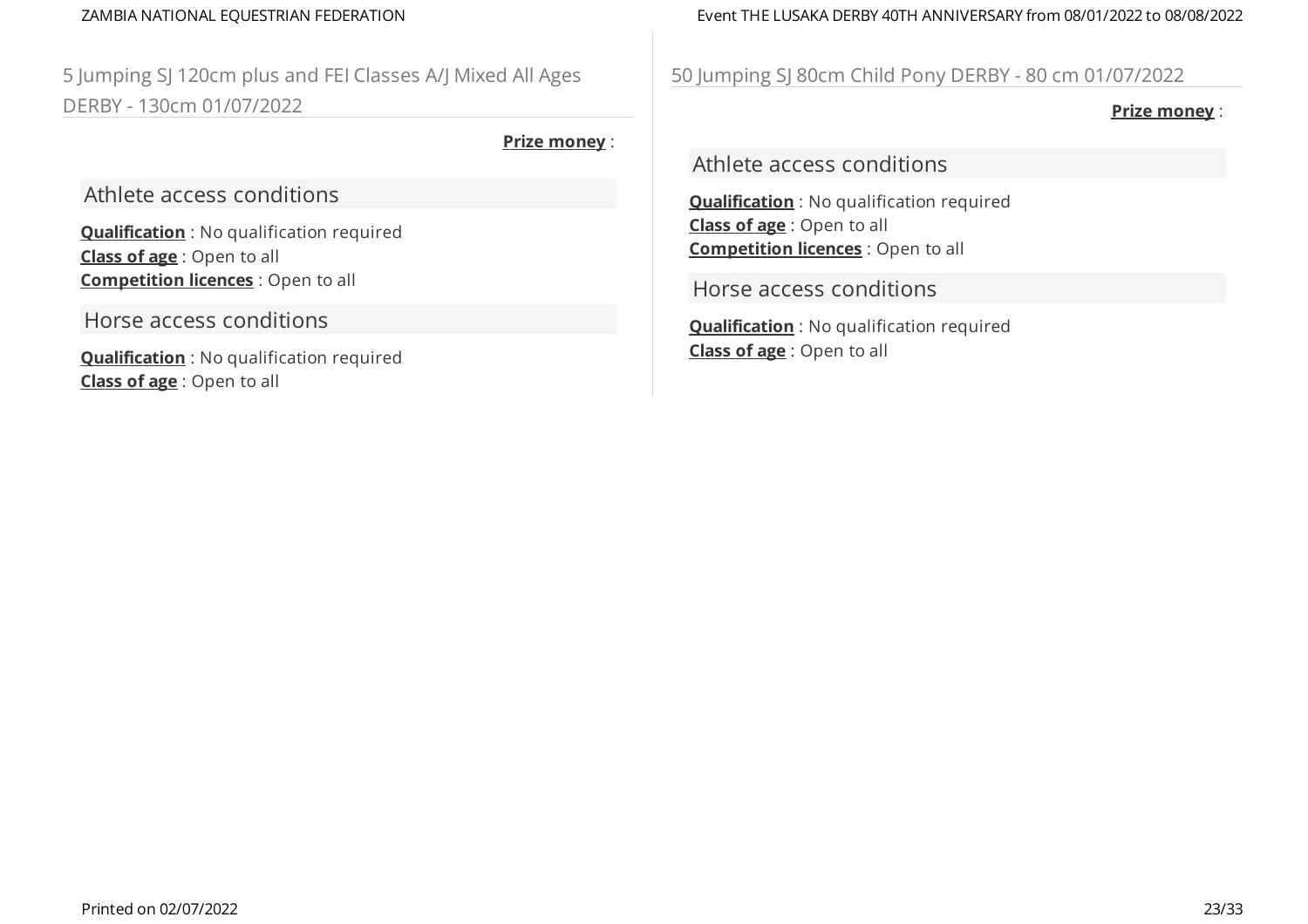# 51 Jumping SJ 80cm Child Pony CHAMPS - 80 cm 01/07/2022

**Prize money** :

Athlete access conditions

**Qualification** : No qualification required **Class of age** : Open to all **Competition licences** : Open to all

Horse access conditions

**Qualification** : No qualification required **Class of age** : Open to all

ZAMBIA NATIONAL EQUESTRIAN FEDERATION Event THE LUSAKA DERBY 40TH ANNIVERSARY from 08/01/2022 to 08/08/2022

52 Jumping SJ 70cm Child Pony ACCUMULATOR -70 cm 01/07/2022

**Prize money** :

Athlete access conditions

**Qualification** : No qualification required **Class of age** : Open to all **Competition licences** : Open to all

Horse access conditions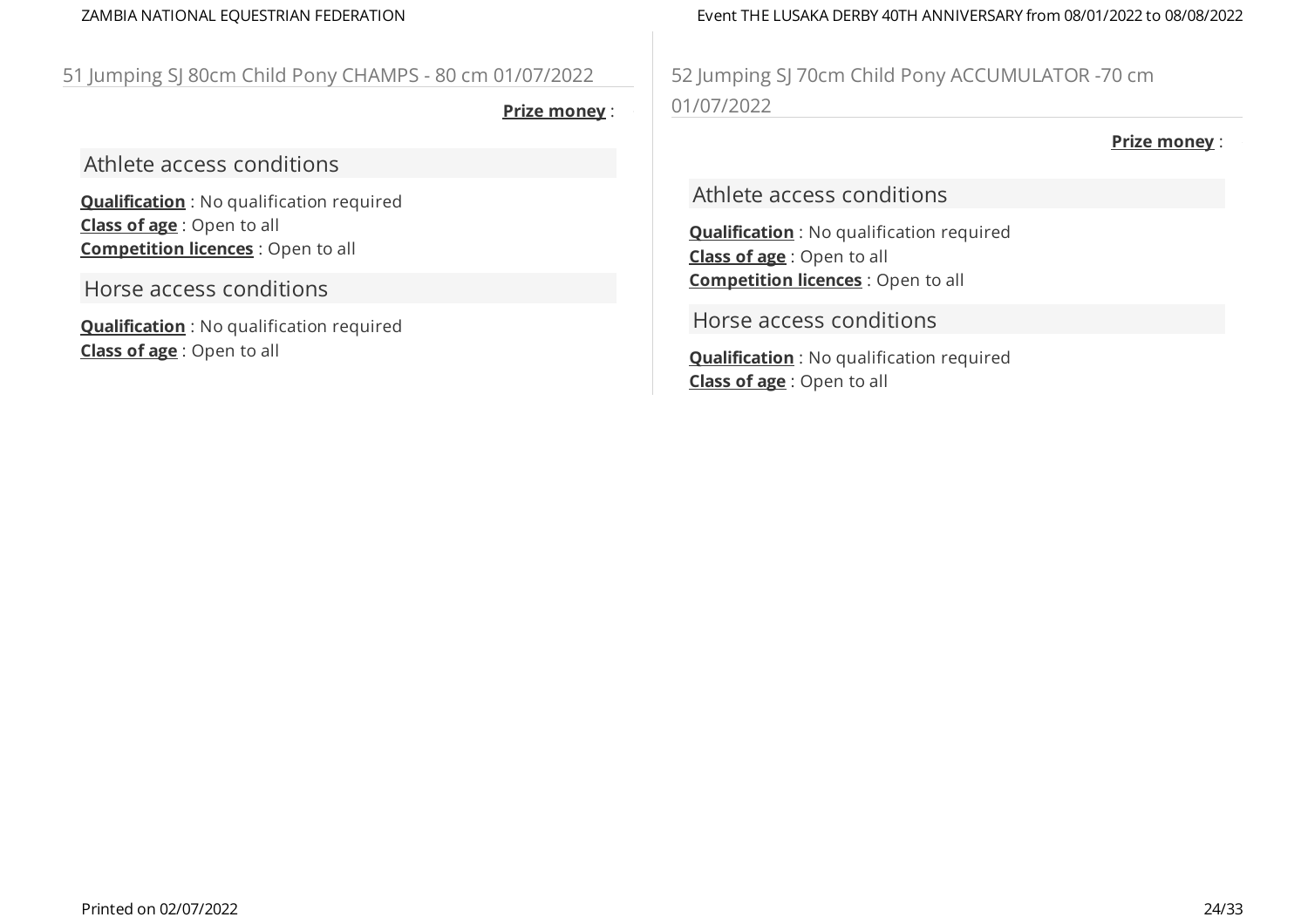### ZAMBIA NATIONAL EQUESTRIAN FEDERATION Event THE LUSAKA DERBY 40TH ANNIVERSARY from 08/01/2022 to 08/08/2022

# 53 Jumping SJ 70cm Child Pony WELCOME -70 cm 01/07/2022

**Prize money** :

Athlete access conditions

**Qualification** : No qualification required **Class of age** : Open to all **Competition licences** : Open to all

Horse access conditions

**Qualification** : No qualification required **Class of age** : Open to all

54 Jumping SJ 70cm Child Pony HIT & HURRY - 70 cm 01/07/2022

**Prize money** :

Athlete access conditions

**Qualification** : No qualification required **Class of age** : Open to all **Competition licences** : Open to all

Horse access conditions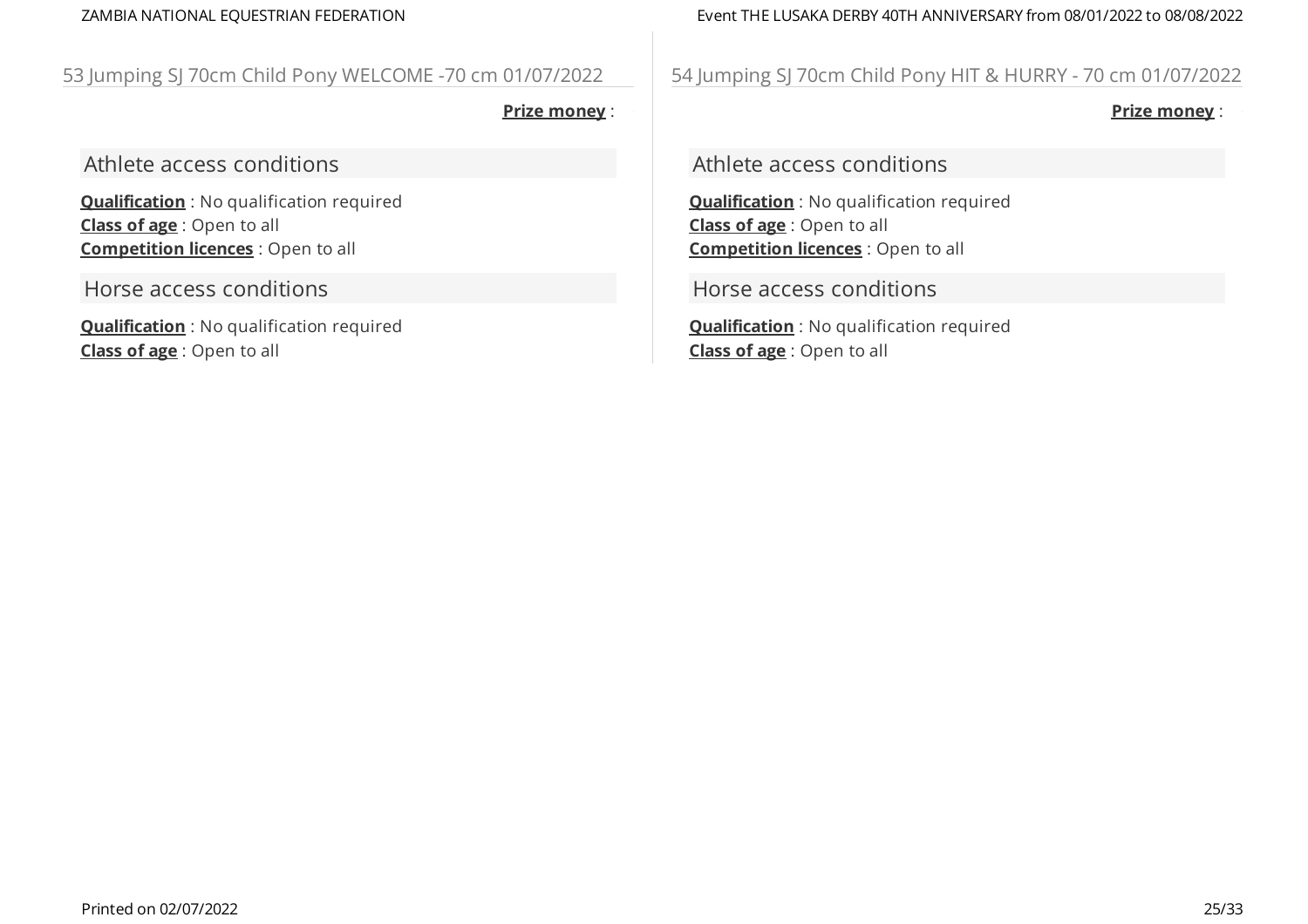# 55 Jumping SJ 70cm Child Pony DERBY - 70 cm 01/07/2022

**Prize money** :

Athlete access conditions

**Qualification** : No qualification required **Class of age** : Open to all **Competition licences** : Open to all

Horse access conditions

**Qualification** : No qualification required **Class of age** : Open to all

ZAMBIA NATIONAL EQUESTRIAN FEDERATION Event THE LUSAKA DERBY 40TH ANNIVERSARY from 08/01/2022 to 08/08/2022

56 Jumping SJ 70cm Child Pony CHAMPS - 70 cm 01/07/2022

**Prize money** :

Athlete access conditions

**Qualification** : No qualification required **Class of age** : Open to all **Competition licences** : Open to all

Horse access conditions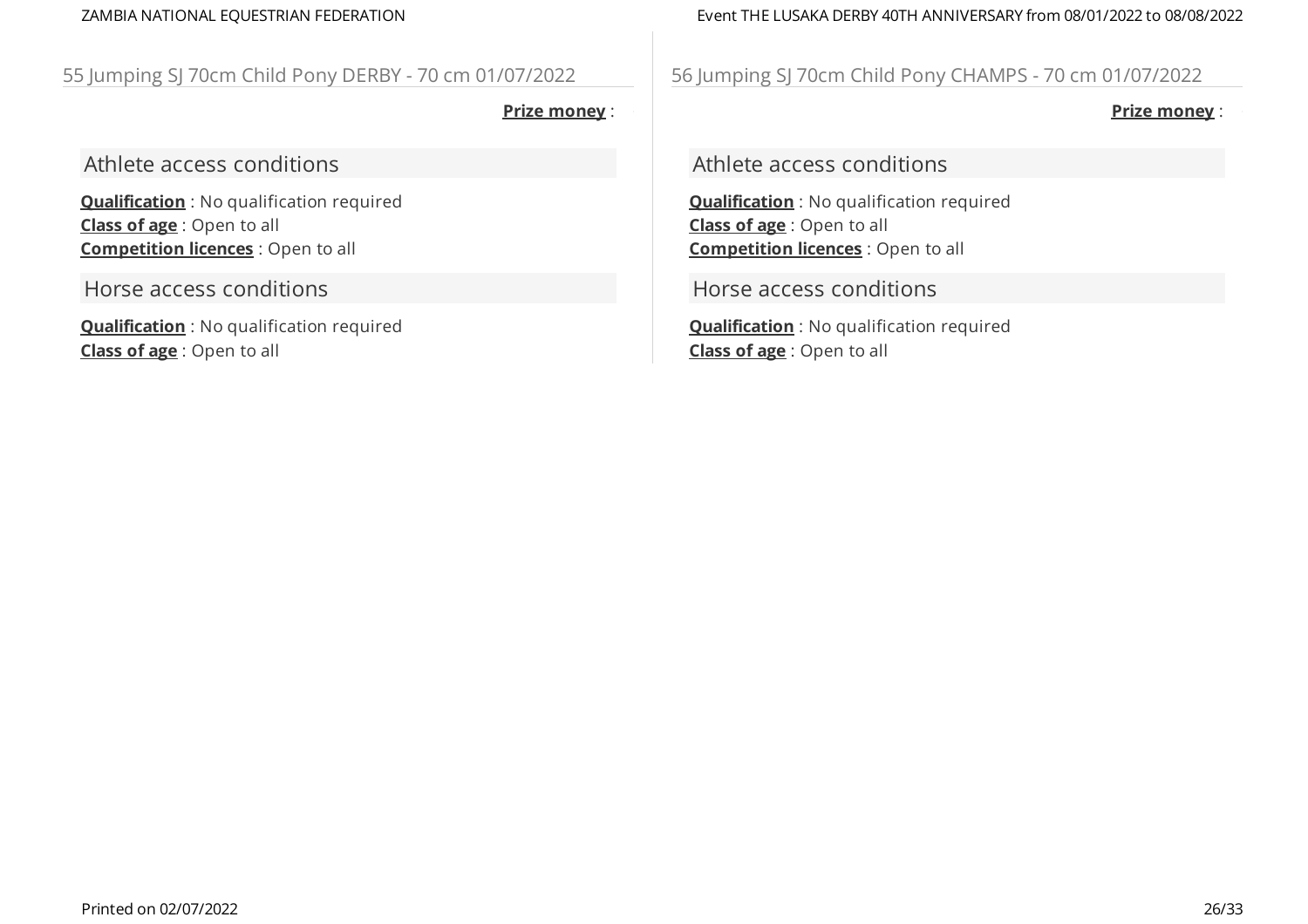57 Jumping SJ 60cm All Ages Mixed All Ages ACCUMULATOR - 60cm 01/07/2022

### **Prize money** :

Athlete access conditions

**Qualification** : No qualification required **Class of age** : Open to all **Competition licences** : Open to all

Horse access conditions

**Qualification** : No qualification required **Class of age** : Open to all

ZAMBIA NATIONAL EQUESTRIAN FEDERATION Event THE LUSAKA DERBY 40TH ANNIVERSARY from 08/01/2022 to 08/08/2022

58 Jumping SJ 60cm All Ages Mixed All Ages WELCOME - 60 cm 01/07/2022

**Prize money** :

Athlete access conditions

**Qualification** : No qualification required **Class of age** : Open to all **Competition licences** : Open to all

Horse access conditions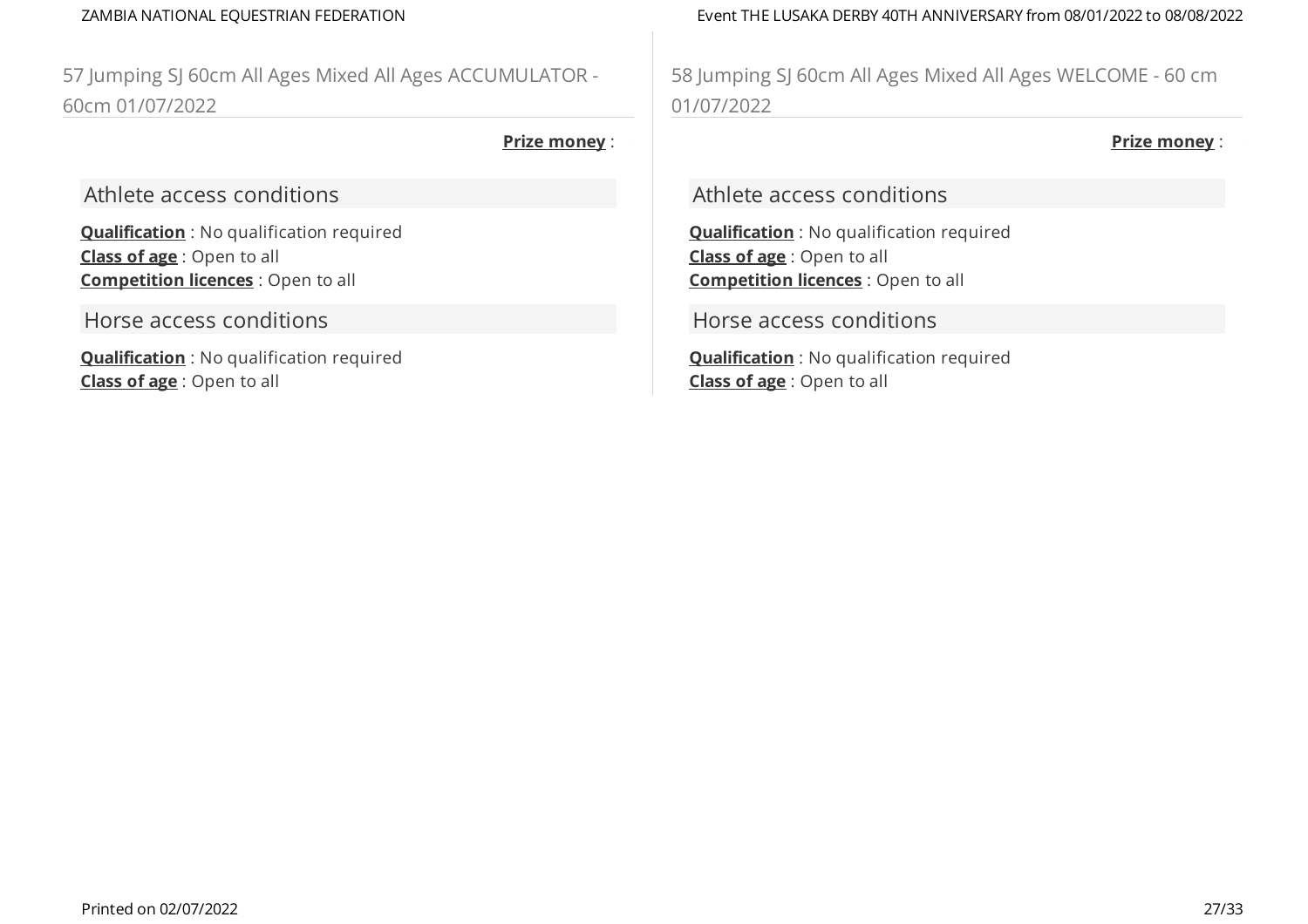59 Jumping SJ 60cm All Ages Mixed All Ages HIT & HURRY - 60 cm 01/07/2022

### **Prize money** :

Athlete access conditions

**Qualification** : No qualification required **Class of age** : Open to all **Competition licences** : Open to all

Horse access conditions

**Qualification** : No qualification required **Class of age** : Open to all

ZAMBIA NATIONAL EQUESTRIAN FEDERATION Event THE LUSAKA DERBY 40TH ANNIVERSARY from 08/01/2022 to 08/08/2022

6 Jumping SJ 120cm plus and FEI Classes A/J Mixed All Ages CHAMPS - 130cm 01/07/2022

**Prize money** :

Athlete access conditions

**Qualification** : No qualification required **Class of age** : Open to all **Competition licences** : Open to all

Horse access conditions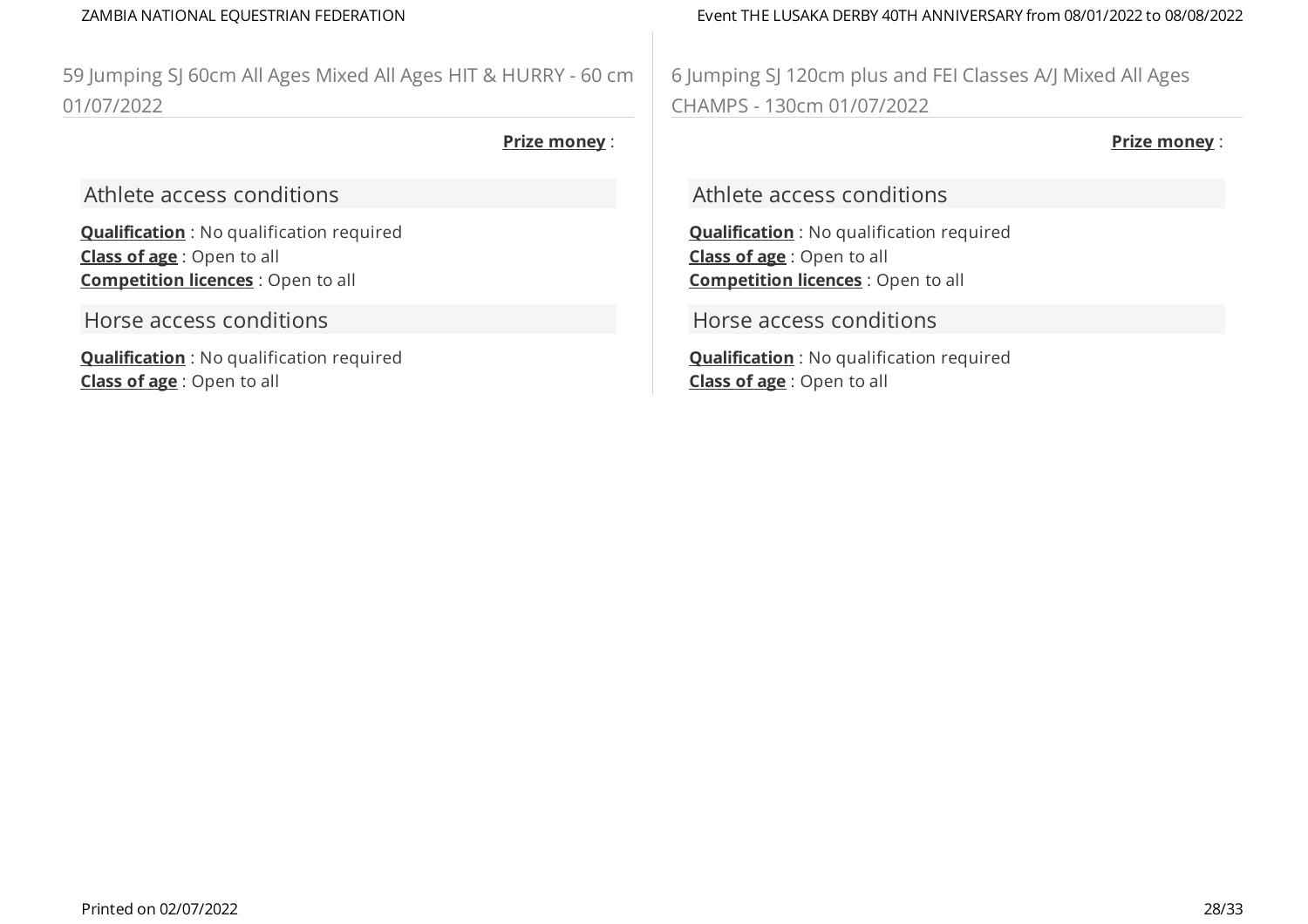60 Jumping SJ 60cm All Ages Mixed All Ages DERBY DAY - 60 cm 01/07/2022

### **Prize money** :

Athlete access conditions

**Qualification** : No qualification required **Class of age** : Open to all **Competition licences** : Open to all

Horse access conditions

**Qualification** : No qualification required **Class of age** : Open to all

ZAMBIA NATIONAL EQUESTRIAN FEDERATION Event THE LUSAKA DERBY 40TH ANNIVERSARY from 08/01/2022 to 08/08/2022

61 Jumping SJ 60cm All Ages Mixed All Ages CHAMPS - 60 cm 01/07/2022

**Prize money** :

Athlete access conditions

**Qualification** : No qualification required **Class of age** : Open to all **Competition licences** : Open to all

Horse access conditions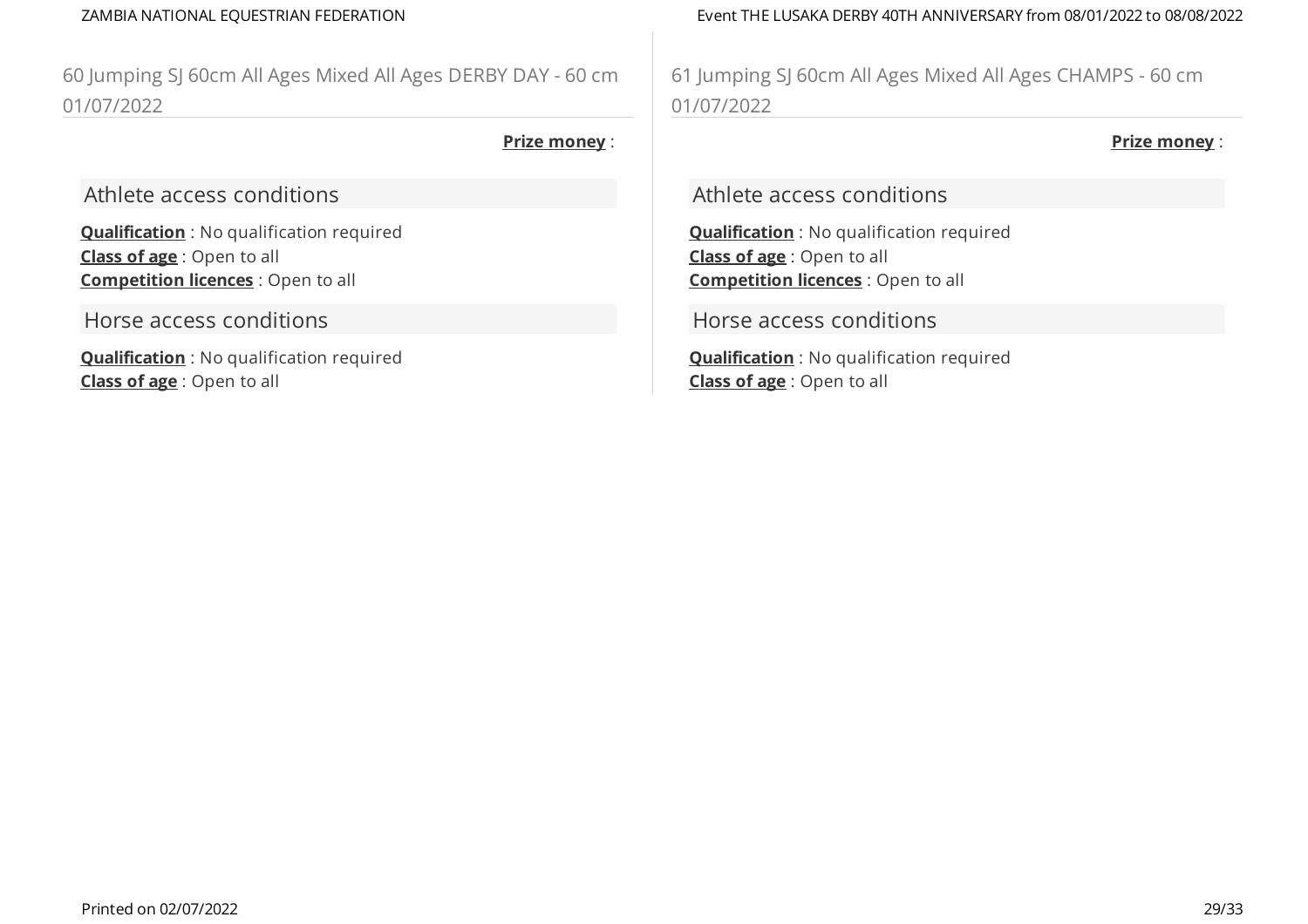62 Jumping SJ P0G/50cm Mixed All Ages ACCUMULATOR - 50 cm 01/07/2022

### **Prize money** :

Athlete access conditions

**Qualification** : No qualification required **Class of age** : Open to all **Competition licences** : Open to all

Horse access conditions

**Qualification** : No qualification required **Class of age** : Open to all

ZAMBIA NATIONAL EQUESTRIAN FEDERATION Event THE LUSAKA DERBY 40TH ANNIVERSARY from 08/01/2022 to 08/08/2022

63 Jumping SJ P0G/50cm Mixed All Ages WELCOME - 50 cm 01/07/2022

**Prize money** :

Athlete access conditions

**Qualification** : No qualification required **Class of age** : Open to all **Competition licences** : Open to all

Horse access conditions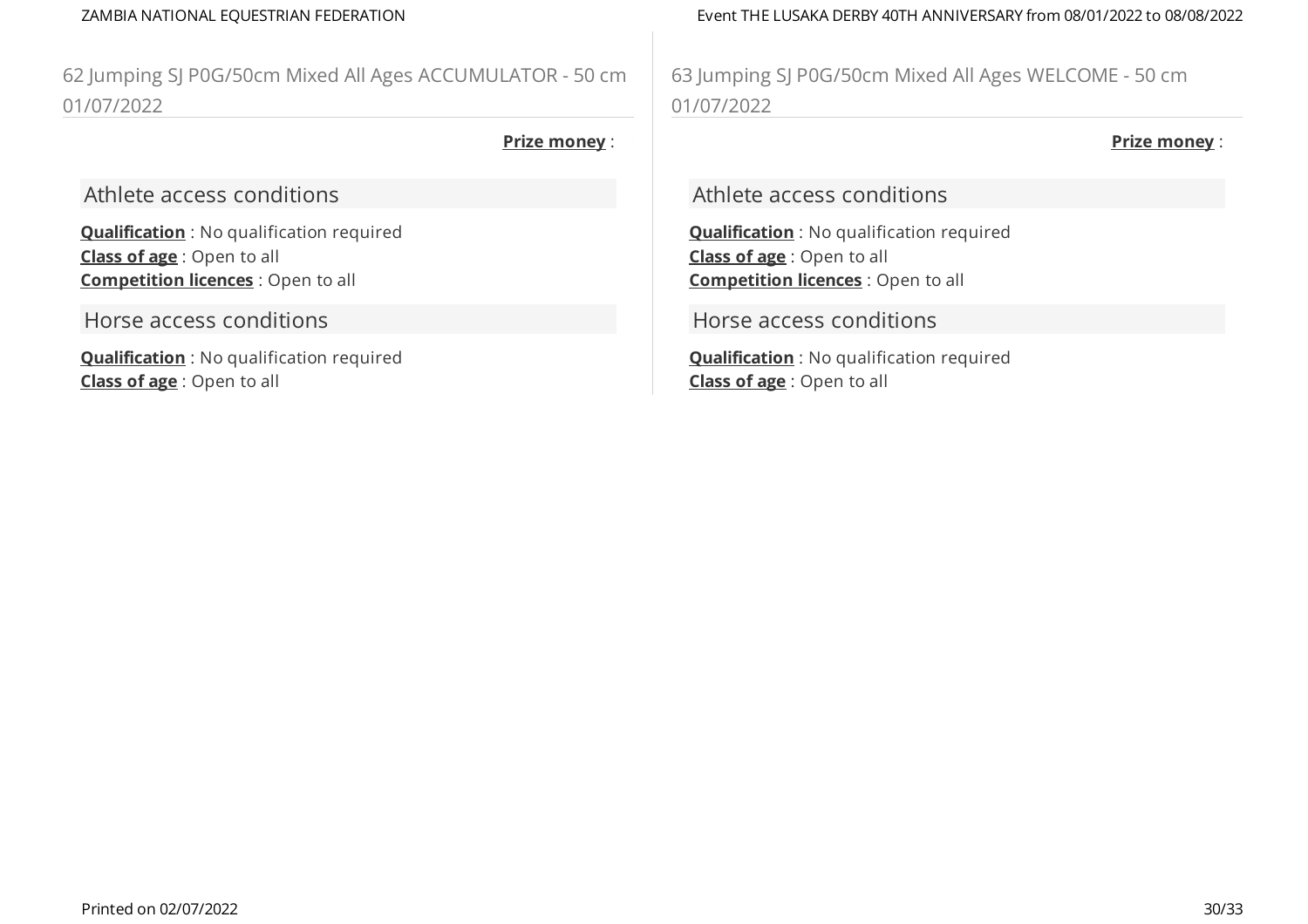64 Jumping SJ P0G/50cm Mixed All Ages HIT & HURRY - 50 cm 01/07/2022

### **Prize money** :

Athlete access conditions

**Qualification** : No qualification required **Class of age** : Open to all **Competition licences** : Open to all

Horse access conditions

**Qualification** : No qualification required **Class of age** : Open to all

ZAMBIA NATIONAL EQUESTRIAN FEDERATION Event THE LUSAKA DERBY 40TH ANNIVERSARY from 08/01/2022 to 08/08/2022

65 Jumping SJ 60cm All Ages Mixed All Ages DERBY DAY - 50 cm 01/07/2022

**Prize money** :

Athlete access conditions

**Qualification** : No qualification required **Class of age** : Open to all **Competition licences** : Open to all

Horse access conditions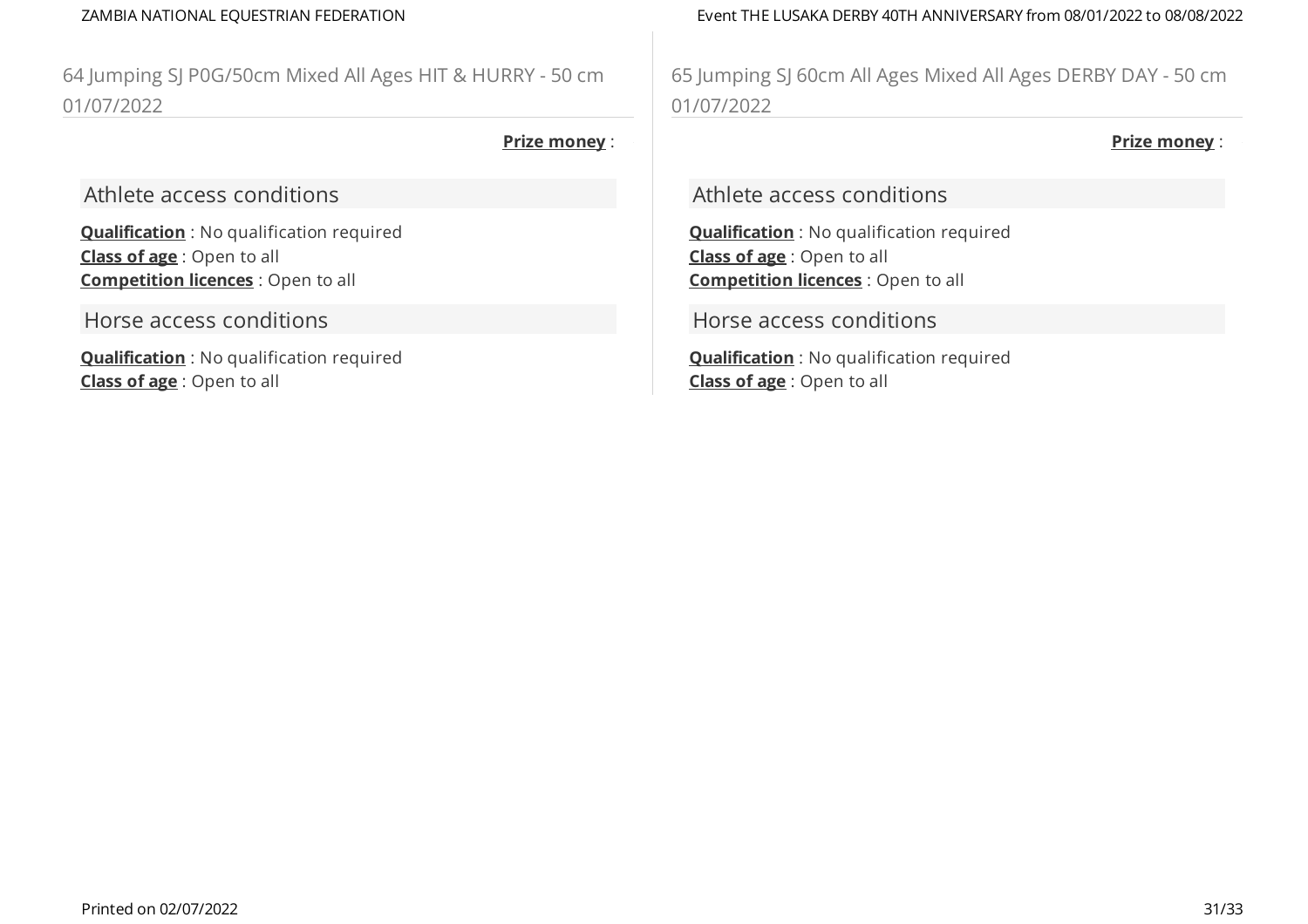66 Jumping SJ P0G/50cm Mixed All Ages CHAMPS - 50 cm 01/07/2022

### **Prize money** :

Athlete access conditions

**Qualification** : No qualification required **Class of age** : Open to all **Competition licences** : Open to all

Horse access conditions

**Qualification** : No qualification required **Class of age** : Open to all

ZAMBIA NATIONAL EQUESTRIAN FEDERATION Event THE LUSAKA DERBY 40TH ANNIVERSARY from 08/01/2022 to 08/08/2022

7 Jumping SJ 120cm plus and FEI Classes A/J Mixed All Ages ACCUMULATOR - 120cm 01/07/2022

**Prize money** :

Athlete access conditions

**Qualification** : No qualification required **Class of age** : Open to all **Competition licences** : Open to all

Horse access conditions